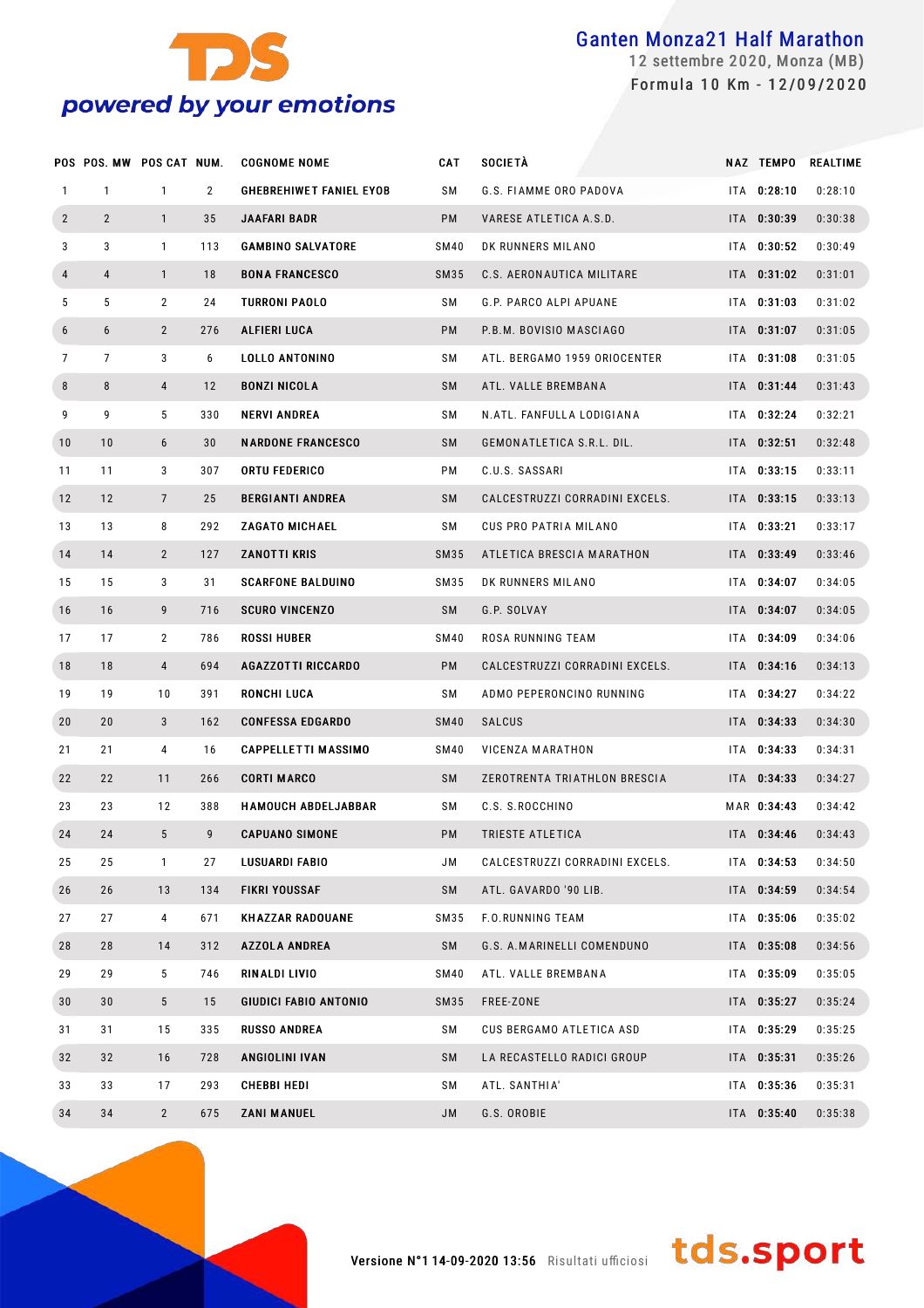

settembre 2020, Monza (MB)

|    | POS POS. MW POS CAT NUM. |                |     | <b>COGNOME NOME</b>        | CAT         | SOCIETÀ                          |             | NAZ TEMPO REALTIME |
|----|--------------------------|----------------|-----|----------------------------|-------------|----------------------------------|-------------|--------------------|
| 35 | 35                       | 18             | 158 | <b>STOCCHINO DAVIDE</b>    | SΜ          | G.S. ATLETICA DOLIANOVA          | ITA 0:35:41 | 0:35:36            |
| 36 | 36                       | 6              | 278 | <b>BRUGNOLI ANDREA</b>     | PM          | AZZURRA GARBAGNATE M.SE          | ITA 0:35:44 | 0:35:39            |
| 37 | 37                       | 6              | 133 | <b>CONTARDI STEFANO</b>    | SM35        | ATL. PAVESE                      | ITA 0:35:46 | 0:35:42            |
| 38 | 38                       | 3              | 22  | <b>GALVANI MARTINO</b>     | JM          | DAINI CARATE BRIANZA             | ITA 0:35:49 | 0:35:47            |
| 39 | 39                       | 19             | 139 | <b>MELESI MARCO</b>        | SΜ          | C.S. CORTENOVA                   | ITA 0:35:58 | 0:35:54            |
| 40 | 40                       | 20             | 652 | PELLIZZARI PAOLO           | SM          | VICENZA MARATHON                 | ITA 0:36:01 | 0:35:58            |
| 41 | 41                       | 21             | 356 | <b>BONETTI ANDREA</b>      | SΜ          | ATLETICA BRESCIA MARATHON        | ITA 0:36:03 | 0:36:00            |
| 42 | $\mathbf{1}$             | $\mathbf{1}$   | 21  | <b>NIEDDU RAIMONDA</b>     | SF          | A.S.D. CAGLIARI ATLETICA LEGGE   | ITA 0:36:06 | 0:36:04            |
| 43 | 42                       | 22             | 779 | MILIZIANO ALBERTO EMILIO   | SΜ          | ATL. VIS NOVA GIUSSANO           | ITA 0:36:09 | 0:36:04            |
| 44 | 43                       | $\overline{7}$ | 327 | <b>PELOSO FEDERICO</b>     | SM35        | A.S. ATL. STRAMBINO              | ITA 0:36:18 | 0:36:15            |
| 45 | 44                       | 23             | 217 | TAMBURLANI FILIPPO         | SΜ          | RUNCARD                          | ITA 0:36:28 | 0:36:22            |
| 46 | 45                       | $\mathbf{1}$   | 357 | <b>MARTINELLI OSCAR</b>    | <b>SM50</b> | ARIENI TEAM                      | ITA 0:36:35 | 0:36:33            |
| 47 | 46                       | 24             | 268 | MOIOLI LUCA                | SΜ          | RUNCARD                          | ITA 0:36:35 | 0:36:23            |
| 48 | 47                       | $\mathbf{1}$   | 142 | <b>ARNOLDI MAURO</b>       | <b>SM45</b> | <b>CUS BERGAMO ATLETICA ASD</b>  | ITA 0:36:40 | 0:36:36            |
| 49 | 48                       | 8              | 161 | <b>MARELLI ANDREA</b>      | SM35        | MULTISPORT CANTU' 2012           | ITA 0:36:41 | 0:36:29            |
| 50 | 49                       | 25             | 347 | <b>CAPONETTI LORENZO</b>   | SM          | ATLETICA FIRENZE MARATHON S.S.   | ITA 0:36:52 | 0:36:46            |
| 51 | 50                       | 26             | 398 | <b>SCANZIANI FEDERICO</b>  | SΜ          | I BOCIA VERANO BRIANZA           | ITA 0:36:54 | 0:36:29            |
| 52 | 51                       | $\mathbf{1}$   | 131 | <b>DUSCI RICCARDO</b>      | <b>SM55</b> | 2002 MARATHON CLUB               | ITA 0:36:58 | 0:36:55            |
| 53 | 52                       | 6              | 156 | <b>CINUS PIERPAOLO</b>     | <b>SM40</b> | A.S.D. CAGLIARI ATLETICA LEGGE   | ITA 0:37:02 | 0:36:57            |
| 54 | 53                       | 27             | 188 | D'ALESSANDRO LUCIANO       | SM          | ATL. V.C.A. MILANO               | ITA 0:37:26 | 0:36:54            |
| 55 | 2                        | $\mathbf{1}$   | 28  | NESTOLA SARA               | JF          | G.S.SELF ATL. MONTANARI GRUZZA   | ITA 0:37:27 | 0:37:24            |
| 56 | 54                       | 28             | 697 | <b>BORBONI LORIS</b>       | SM          | FREE-ZONE                        | ITA 0:37:29 | 0:37:23            |
| 57 | 55                       | $\overline{2}$ | 322 | <b>LISSONI STEFANO</b>     | SM45        | <b>GRUPPO ETHOS RUNNING TEAM</b> | ITA 0:37:30 | 0:37:26            |
| 58 | 56                       | 29             | 309 | <b>ADERENTI KRISTOPHER</b> | <b>SM</b>   | ATL. GAVARDO '90 LIB.            | ITA 0:37:39 | 0:37:32            |
| 59 | 57                       | 9              | 218 | <b>GATTI MARCO</b>         | SM35        | ZEROTRIUNO TRIATHLON TEAM COMO   | ITA 0:37:39 | 0:37:33            |
| 60 | 3                        | $\overline{2}$ | 152 | <b>BAZZOLI SARA</b>        | SF          | ATL. GAVARDO '90 LIB.            | ITA 0:37:42 | 0:37:38            |
| 61 | 58                       | 10             | 232 | <b>STEFANINA DANIELE</b>   | SM35        | CIRCOLO AMATORI PODISTI          | ITA 0:37:43 | 0:37:38            |
| 62 | 4                        | $\mathbf{3}$   | 10  | RADAELLI SILVIA            | SF          | FREE-ZONE                        | ITA 0:37:46 | 0:37:43            |
| 63 | 59                       | 30             | 287 | <b>ADAMOLI SIMONE</b>      | SΜ          | <b>TEAM PASTURO ASD</b>          | ITA 0:37:47 | 0:37:42            |
| 64 | 60                       | 31             | 686 | TIRABOSCHI MATTIA          | SM          | G.S. A.MARINELLI COMENDUNO       | ITA 0:37:53 | 0:37:40            |
| 65 | 61                       | 32             | 280 | <b>PATUZZO ROBERTO</b>     | SΜ          | AZZURRA GARBAGNATE M.SE          | ITA 0:37:58 | 0:37:55            |
| 66 | 62                       | 11             | 239 | PORTOVENERO ANDREA         | SM35        | ATL. ALTA VALTELLINA             | ITA 0:38:03 | 0:37:56            |
| 67 | 63                       | 12             | 196 | <b>MASSONI EMANUELE</b>    | SM35        | ASD GP GARLASCHESE               | ITA 0:38:04 | 0:37:59            |
| 68 | 64                       | 13             | 140 | <b>COLECCHIA VINCENZO</b>  | SM35        | ATL. MARIANO COMENSE             | ITA 0:38:13 | 0:38:00            |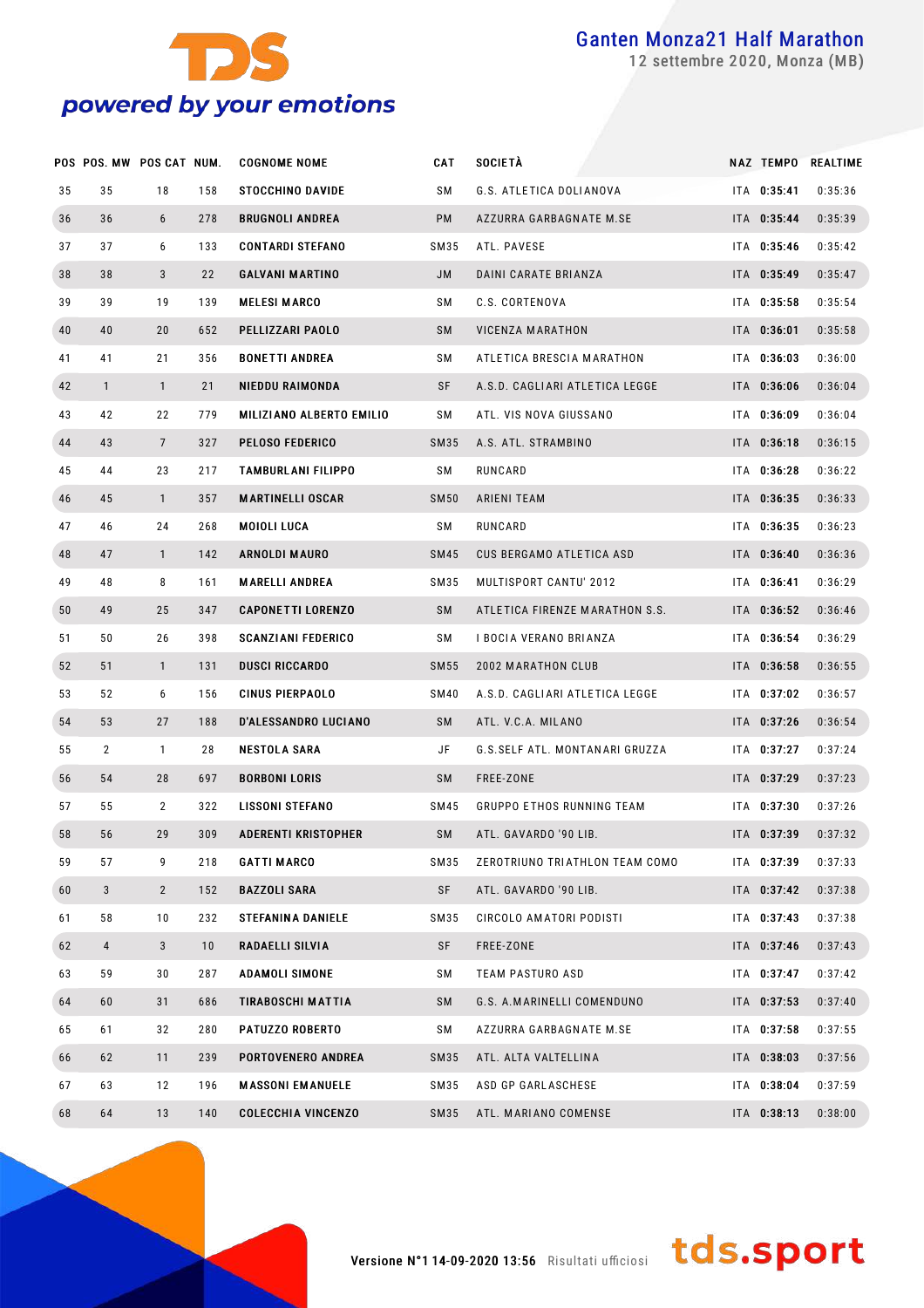

settembre 2020, Monza (MB)

|     | POS POS. MW POS CAT NUM. |                 |     | <b>COGNOME NOME</b>         | CAT         | SOCIETÀ                      | NAZ TEMPO   | <b>REALTIME</b> |
|-----|--------------------------|-----------------|-----|-----------------------------|-------------|------------------------------|-------------|-----------------|
| 69  | 65                       | 33              | 136 | AILI TIZIANO                | SΜ          | TEAM VALTELLINA              | ITA 0:38:13 | 0:38:09         |
| 70  | 5                        | 4               | 5   | RIGHETTI MARIA              | SF          | ATL. LECCO-COLOMBO COSTRUZ.  | ITA 0:38:16 | 0:38:13         |
| 71  | 66                       | $\mathbf{2}$    | 274 | <b>CRITELLI ELVIDIO</b>     | SM50        | LIBERTAS ATL.LAMEZIA         | ITA 0:38:20 | 0:38:16         |
| 72  | 67                       | 14              | 238 | SIMONETTI MATTEO            | SM35        | C.S. S.ROCCHINO              | ITA 0:38:26 | 0:38:21         |
| 73  | 68                       | 34              | 289 | <b>GRAMMATICO MATTIA</b>    | SM          | CUS INSUBRIA VARESE COMO     | ITA 0:38:27 | 0:38:10         |
| 74  | 69                       | 35              | 316 | <b>POGGIA EMANUELE</b>      | SM          | G.S. LA CECCA BORGOMANERO    | ITA 0:38:29 | 0:38:24         |
| 75  | 70                       | 36              | 198 | <b>MONACIZZO SIMONE</b>     | SM          | LA MICHETTA                  | ITA 0:38:36 | 0:38:31         |
| 76  | 71                       | $7\overline{ }$ | 205 | <b>PAOLETTI MAURO</b>       | <b>SM40</b> | G.T.A. CREMA                 | ITA 0:38:38 | 0:38:28         |
| 77  | 72                       | 3               | 111 | VEZZOLI MIGLIORINI RENATO   | SM50        | BERGAMO STARS ATLETICA       | ITA 0:38:55 | 0:38:53         |
| 78  | 73                       | 3               | 331 | <b>ANDREOLI FABIO</b>       | SM45        | ASD GP GARLASCHESE           | ITA 0:39:00 | 0:38:55         |
| 79  | 74                       | 4               | 294 | <b>ROSSONI CLAUDIO</b>      | SM45        | ASD ORTICA TEAM MILANO       | ITA 0:39:02 | 0:38:51         |
| 80  | 75                       | 37              | 291 | <b>TAGLIAFERRI PAOLO</b>    | SM          | LIETO COLLE ASD              | ITA 0:39:04 | 0:37:42         |
| 81  | 76                       | $7\phantom{.}$  | 713 | <b>CANALI MATTIA</b>        | РM          | ATL. 87 - OGGIONO            | ITA 0:39:06 | 0:39:00         |
| 82  | 6                        | 5               | 277 | <b>MIGLIORINI LISA</b>      | SF          | <b>RUNNER TEAM 99 SBV</b>    | ITA 0:39:07 | 0:39:06         |
| 83  | 77                       | 15              | 172 | <b>LODI GUSTAVO</b>         | SM35        | 101 RUNNING ASD              | ITA 0:39:08 | 0:38:44         |
| 84  | 78                       | 38              | 130 | <b>BERTOLINI ALESSANDRO</b> | SM          | 2002 MARATHON CLUB           | ITA 0:39:17 | 0:39:12         |
| 85  | 79                       | 8               | 250 | <b>CARRUBBA ANDREA</b>      | SM40        | SPORTS CLUB MELEGNANO        | ITA 0:39:25 | 0:39:17         |
| 86  | 80                       | 9               | 301 | <b>BOSELLI GIANMARIA</b>    | <b>SM40</b> | ATLETICA BRESCIA MARATHON    | ITA 0:39:32 | 0:39:26         |
| 87  | 81                       | 39              | 303 | <b>PASTORE GUIDO</b>        | SΜ          | CUS PRO PATRIA MILANO        | ITA 0:39:32 | 0:39:25         |
| 88  | 82                       | 40              | 180 | ROSSONI CLAUDIO             | SM          | ATL. ESTRADA                 | ITA 0:39:37 | 0:39:29         |
| 89  | 83                       | 16              | 124 | <b>LUONGO FRANCESCO</b>     | SM35        | POL.UNICREDIT CIRCOLO MILANO | ITA 0:39:42 | 0:39:34         |
| 90  | 84                       | $5^{\circ}$     | 132 | <b>ADRIAN ANGHEL</b>        | SM45        | A.S.D. LAKE RUN EVENTS       | ITA 0:39:45 | 0:39:40         |
| 91  | 85                       | 10              | 714 | <b>RESTEGHINI FILIPPO</b>   | SM40        | LA MICHETTA                  | ITA 0:39:47 | 0:39:37         |
| 92  | $\overline{7}$           | 6               | 29  | <b>TONIN FRANCESCA</b>      | SF          | G.S.IL FIORINO               | ITA 0:39:49 | 0:39:47         |
| 93  | 86                       | 11              | 319 | <b>SCARSELLA FABIO</b>      | SM40        | STAR RUN                     | ITA 0:39:49 | 0:39:44         |
| 94  | 87                       | 6               | 688 | <b>CARRARA ROBERTO</b>      | SM45        | ATL. VALLE BREMBANA          | ITA 0:39:51 | 0:39:43         |
| 95  | 8                        | 7               | 674 | AQDEIR NAJLA                | SF          | <b>BRACCO ATLETICA</b>       | LBA 0:40:03 | 0:40:00         |
| 96  | 9                        | $\mathbf{1}$    | 390 | <b>CASELLA SILVIA</b>       | SF45        | FREE-ZONE                    | ITA 0:40:05 | 0:39:56         |
| 97  | 88                       | 17              | 691 | GOTTARDI RICCARDO           | SM35        | EUROATLETICA 2002            | ITA 0:40:06 | 0:40:00         |
| 98  | 10                       | 8               | 290 | <b>BERMEJO BLAYA ROCIO</b>  | SF          | <b>FRIESIAN TEAM</b>         | ESP 0:40:11 | 0:39:54         |
| 99  | 89                       | 4               | 375 | MACIS PAOLO                 | SM50        | GRUPPO PODISTI CIARLASCHI    | ITA 0:40:17 | 0:40:09         |
| 100 | 90                       | 41              | 389 | <b>BERTOLI VITTORIO</b>     | SM          | ATL. GAVARDO '90 LIB.        | ITA 0:40:26 | 0:40:17         |
| 101 | 11                       | 9               | 201 | GUERRINI GLORIA             | SF          | ATL. ARCS CUS PERUGIA        | ITA 0:40:27 | 0:40:18         |
| 102 | 91                       | 18              | 227 | <b>BARBIERI MARCO</b>       | SM35        | ATLETICA ALTO LARIO          | ITA 0:40:29 | 0:40:13         |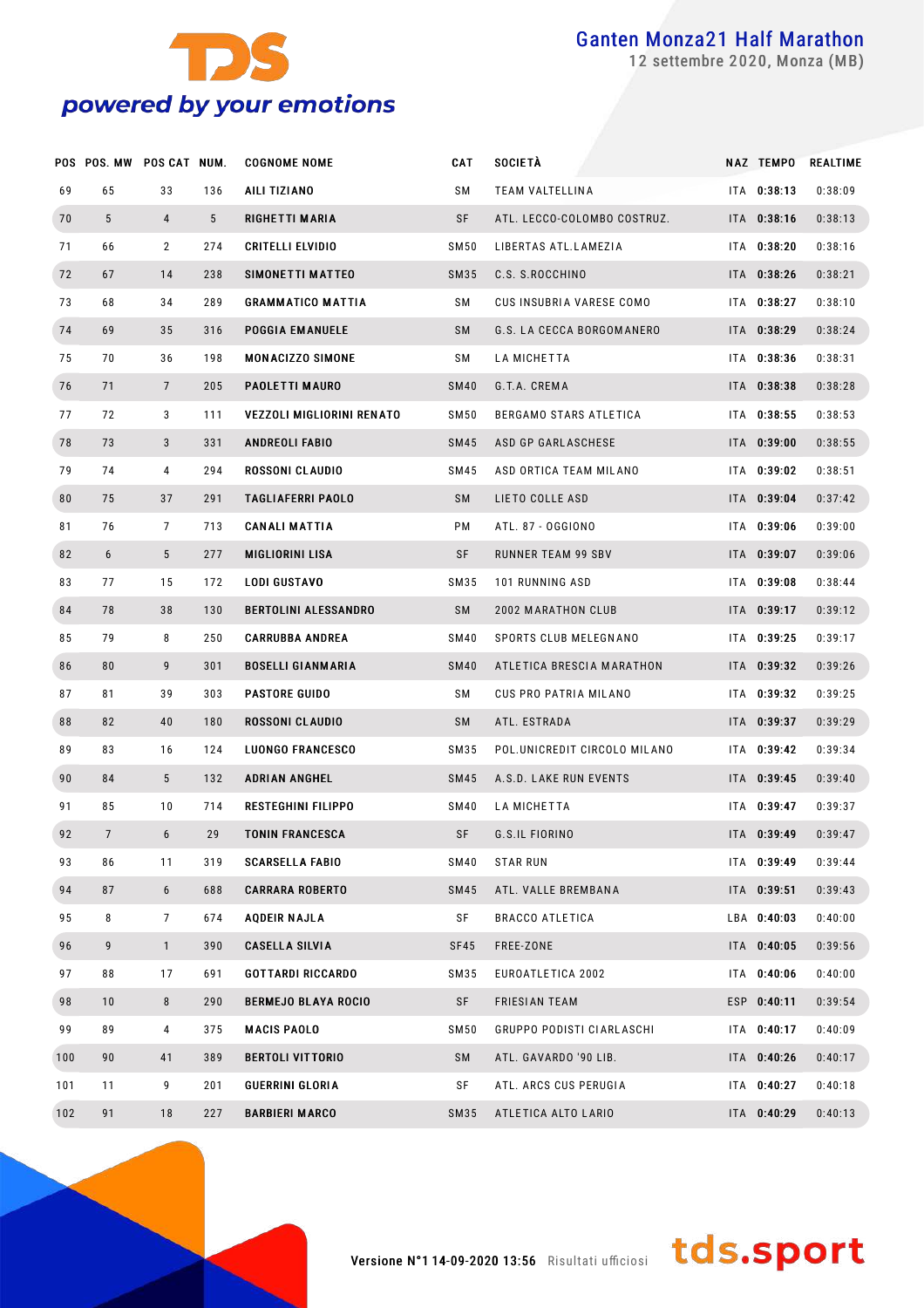

settembre 2020, Monza (MB)

|     | POS POS. MW POS CAT NUM. |                 |     | <b>COGNOME NOME</b>             | CAT         | <b>SOCIETÀ</b>                 |             | NAZ TEMPO REALTIME |
|-----|--------------------------|-----------------|-----|---------------------------------|-------------|--------------------------------|-------------|--------------------|
| 103 | 92                       | 19              | 367 | <b>LAZZARINI GIUSEPPE</b>       | SM35        | RUNNERS BERGAMO                | ITA 0:40:31 | 0:39:49            |
| 104 | 12                       | 10              | 381 | <b>BENAGLIA DANIELA</b>         | SF          | ATL. SALETTI                   | ITA 0:40:34 | 0:40:27            |
| 105 | 13                       | 11              | 23  | RIBERA D'ALCALÀ ELISABETTA      | SF          | KRONOS                         | ITA 0:40:35 | 0:40:30            |
| 106 | 93                       | 12              | 116 | <b>MINICHINO LUCA</b>           | <b>SM40</b> | VERDE PISELLO GROUP MILANO     | ITA 0:40:35 | 0:40:23            |
| 107 | 94                       | 42              | 147 | <b>IRNO ADRIANO</b>             | SΜ          | CAIVANO RUNNERS                | ITA 0:40:37 | 0:40:34            |
| 108 | 95                       | 5               | 256 | <b>CRITELLI RINALDO</b>         | <b>SM50</b> | LIBERTAS ATL.LAMEZIA           | ITA 0:40:38 | 0:40:33            |
| 109 | 96                       | 6               | 281 | URBANI GIAN LUCA                | SM 50       | ONDAVERDE ATHLETIC TEAM        | ITA 0:40:45 | 0:40:42            |
| 110 | 97                       | 43              | 186 | SALERNO GIUSEPPE NICOLA         | SM          | DE RAN CLAB                    | ITA 0:40:48 | 0:40:27            |
| 111 | 98                       | $\mathbf{1}$    | 150 | <b>BALLEELLO DANIELE</b>        | SM60        | U.S. S.VITTORE 0. 1906         | ITA 0:40:48 | 0:40:35            |
| 112 | 14                       | 12              | 663 | <b>MEROLA GIULIA</b>            | SF          | ALMOSTHERE ASD                 | ITA 0:40:50 | 0:40:27            |
| 113 | 99                       | 7               | 265 | TURLA LUCA LUIGI                | SM45        | ATL. FRANCIACORTA              | ITA 0:40:55 | 0:40:49            |
| 114 | 100                      | 8               | 164 | FERRARI PAOLO EMERIO UGO        | SM45        | CAMISANO RUNNING A.S.D.        | ITA 0:40:57 | 0:40:50            |
| 115 | 101                      | 44              | 698 | <b>CASTAGNOLA RENATO ALONSO</b> | SΜ          | VENUS TRIATHLON ACADEMY SSDARL | ITA 0:41:02 | 0:40:46            |
| 116 | 102                      | 9               | 702 | <b>SFERRA ANTONIO</b>           | SM45        | POL.UNICREDIT CIRCOLO MILANO   | ITA 0:41:03 | 0:40:56            |
| 117 | 103                      | 20              | 129 | <b>ALLEVI MATTEO</b>            | SM35        | MULTISPORT CANTU' 2012         | ITA 0:41:07 | 0:40:54            |
| 118 | 104                      | 10              | 727 | <b>MAZZOLENI FERRACINI IVAN</b> | SM45        | ATLETICA MARATHON ALMENNO S.S. | ITA 0:41:09 | 0:41:03            |
| 119 | 105                      | 21              | 283 | <b>ZAPPELLA ROBERTO</b>         | SM35        | ATL. VALLE BREMBANA            | ITA 0:41:13 | 0:41:06            |
| 120 | 106                      | $7\overline{ }$ | 650 | <b>BUSA ALDO</b>                | <b>SM50</b> | VICENZA MARATHON               | ITA 0:41:21 | 0:41:18            |
| 121 | 15                       | 13              | 699 | SANDRINI SARA                   | SF          | VENUS TRIATHLON ACADEMY SSDARL | ITA 0:41:21 | 0:41:06            |
| 122 | 107                      | 22              | 211 | <b>BUFFA NICOLA</b>             | SM35        | VICENZA MARATHON               | ITA 0:41:36 | 0:41:33            |
| 123 | 108                      | 11              | 751 | <b>BENZI GIANLUCA</b>           | SM45        | ATL. V.C.A. MILANO             | ITA 0:41:47 | 0:41:42            |
| 124 | 109                      | 23              | 656 | <b>VANZO MAURO</b>              | SM35        | <b>BOSCAINI RUNNERS</b>        | ITA 0:41:49 | 0:41:39            |
| 125 | 110                      | 12              | 676 | <b>ROSSI MASSIMO</b>            | SM45        | ATLETICA BRESCIA MARATHON      | ITA 0:42:03 | 0:41:59            |
| 126 | 111                      | 8               | 329 | <b>GRITTI OSVALDO</b>           | <b>SM50</b> | RUNNING SARONNO                | ITA 0:42:04 | 0:42:00            |
| 127 | 112                      | 9               | 379 | DI TUCCIO FABIO                 | SM 50       | RUNNERS DESIO                  | ITA 0:42:11 | 0:41:58            |
| 128 | 113                      | 13              | 298 | MOTTI GUIDO                     | SM45        | ONDAVERDE ATHLETIC TEAM        | ITA 0:42:19 | 0:42:14            |
| 129 | 114                      | $\mathbf{2}$    | 210 | <b>BASILE NICOLA</b>            | SM60        | ATLETICA BRESCIA MARATHON      | ITA 0:42:20 | 0:42:14            |
| 130 | 115                      | 14              | 657 | <b>NORDIO ANDREA</b>            | SM45        | ROAD RUNNERS CLUB MILANO       | ITA 0:42:21 | 0:41:59            |
| 131 | 16                       | $\mathbf{2}$    | 352 | <b>GIRELLI AMELIA</b>           | SF45        | <b>BOSCAINI RUNNERS</b>        | ITA 0:42:23 | 0:42:12            |
| 132 | 17                       | $\mathbf{1}$    | 359 | <b>FRIGERIO FEDERICA</b>        | PF          | A.S.D. C.U.S. BRESCIA          | ITA 0:42:24 | 0:42:07            |
| 133 | 116                      | $\mathbf{2}$    | 759 | <b>ALBORGHETTI PATRIZIO</b>     | SM 55       | RUNNERS BERGAMO                | ITA 0:42:31 | 0:42:08            |
| 134 | 117                      | 45              | 148 | <b>VICARIO PAOLO</b>            | SM          | GS AVIS TREVIGLIO G.BRUSAFERRI | ITA 0:42:31 | 0:42:16            |
| 135 | 118                      | 24              | 304 | <b>SPADARO SANTINO</b>          | SM35        | RUNCARD                        | ITA 0:42:34 | 0:42:28            |
| 136 | 119                      | 3 <sup>1</sup>  | 262 | <b>BRIGNOLA GIUSEPPE</b>        | SM 55       | ATL. VALLE BREMBANA            | ITA 0:42:52 | 0:42:37            |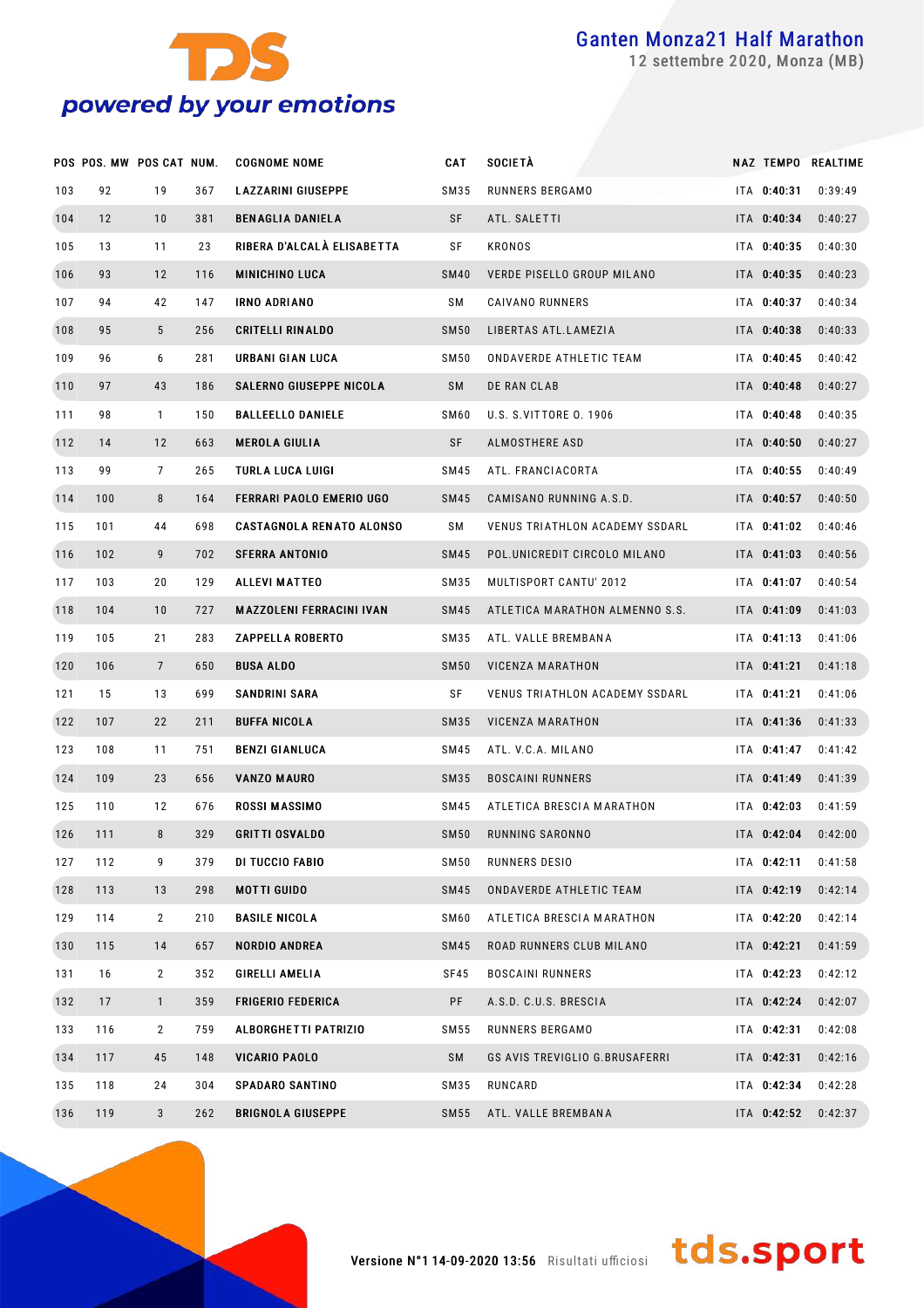

settembre 2020, Monza (MB)

|     | POS POS. MW | POS CAT NUM.   |     | <b>COGNOME NOME</b>         | CAT         | <b>SOCIETÀ</b>               | NAZ TEMPO   | <b>REALTIME</b> |
|-----|-------------|----------------|-----|-----------------------------|-------------|------------------------------|-------------|-----------------|
| 137 | 120         | 46             | 195 | <b>TENGATTINI MARCO</b>     | SΜ          | ATL. PARATICO                | ITA 0:43:01 | 0:42:54         |
| 138 | 121         | 47             | 251 | PAGLIARIN JACOPO            | SM          | ASD GP GARLASCHESE           | ITA 0:43:02 | 0:42:34         |
| 139 | 122         | 13             | 259 | <b>SUTTI EMANUELE</b>       | SM40        | G.S. VALGEROLA CIAPPARELLI   | ITA 0:43:04 | 0:42:58         |
| 140 | 123         | 25             | 141 | <b>MAURI ANDREA</b>         | SM35        | MULTISPORT CANTU' 2012       | ITA 0:43:06 | 0:42:54         |
| 141 | 18          | 3              | 384 | <b>GIORDANI MONICA</b>      | SF45        | LAGARINA CRUS TEAM           | ITA 0:43:08 | 0:43:02         |
| 142 | 124         | 14             | 171 | PEDRONI NICOLA              | <b>SM40</b> | A.S.D. C.U.S. BRESCIA        | ITA 0:43:14 | 0:42:25         |
| 143 | 19          | $\mathbf{1}$   | 286 | <b>CALVI NADIA</b>          | SF50        | ATL. PARATICO                | ITA 0:43:40 | 0:43:26         |
| 144 | 125         | 10             | 261 | <b>CORBETTA VALENTINO</b>   | <b>SM50</b> | RUNNERS DESIO                | ITA 0:43:41 | 0:43:30         |
| 145 | 126         | 15             | 144 | <b>ZANOTTI CRISTIAN</b>     | SM45        | U.S. LA SPORTIVA             | ITA 0:43:48 | 0:42:57         |
| 146 | 127         | 26             | 689 | <b>ANOUAR MOHAMED ALI</b>   | SM35        | <b>ATLETICA ARBUS</b>        | DJI 0:43:50 | 0:43:32         |
| 147 | 128         | 4              | 701 | <b>DUMITRU IOAN</b>         | SM 55       | ROMANO RUNNING               | ROU 0:43:59 | 0:43:19         |
| 148 | 129         | $\mathbf{1}$   | 378 | <b>MACRI FRANCESCO</b>      | SM65        | ATL. PAVESE                  | ITA 0:44:00 | 0:43:48         |
| 149 | 130         | 27             | 354 | <b>CARUCCI DOMENICO</b>     | SM35        | DE RAN CLAB                  | ITA 0:44:03 | 0:43:46         |
| 150 | 20          | $\overline{4}$ | 666 | <b>TIOLI GIULIANA</b>       | SF45        | ALMOSTHERE ASD               | ITA 0:44:05 | 0:43:54         |
| 151 | 131         | 11             | 247 | SPOTTI DAVIDE               | SM50        | ATL. VIRTUS SENAGO           | ITA 0:44:15 | 0:43:51         |
| 152 | 21          | 14             | 176 | <b>PASSERA VANESSA</b>      | SF          | G.S. A.MARINELLI COMENDUNO   | ITA 0:44:20 | 0:44:13         |
| 153 | 132         | 15             | 395 | <b>NASTASI ANTONELLO</b>    | SM40        | RUNCARD                      | ITA 0:44:23 | 0:44:04         |
| 154 | 133         | 16             | 110 | <b>ARTUSI AMBROGIO</b>      | SM45        | POL. PAGNONA                 | ITA 0:44:58 | 0:44:52         |
| 155 | 134         | 48             | 324 | <b>STROE MARIUS GABRIEL</b> | SM          | RUNCARD                      | ROU 0:45:00 | 0:44:50         |
| 156 | 135         | 17             | 328 | <b>CHECCHETTO LUCA</b>      | SM45        | RUNNERS DESIO                | ITA 0:45:01 | 0:44:48         |
| 157 | 136         | 16             | 364 | DE VUONO GIANLUCA           | SM40        | ASD TEAM PERETTI             | ITA 0:45:05 | 0:44:57         |
| 158 | 137         | 18             | 669 | LUI TIZIANO                 | SM45        | POL.UNICREDIT CIRCOLO MILANO | ITA 0:45:19 | 0:45:10         |
| 159 | 138         | 49             | 334 | <b>CASIRAGHI STEFANO</b>    | SM          | RUNCARD                      | ITA 0:45:21 | 0:45:07         |
| 160 | 22          | $\mathbf{1}$   | 393 | DE MARCHI JACKLIN           | SF35        | <b>MARATONETI ERACLEA</b>    | ITA 0:45:22 | 0:45:00         |
| 161 | 139         | 28             | 52  | <b>GONELLA FABIO</b>        | SM35        | <b>URBAN RUNNERS</b>         | ITA 0:45:23 | 0:44:55         |
| 162 | 140         | 12             | 321 | <b>SALSA ANDREA</b>         | <b>SM50</b> | ATLETICA MARATHON BELLINZAGO | ITA 0:45:27 | 0:45:10         |
| 163 | 141         | 13             | 157 | <b>MAFFEIS WILMER</b>       | SM50        | ATL. LA TORRE                | ITA 0:45:31 | 0:45:23         |
| 164 | 142         | 14             | 706 | <b>MAGGI WALTER</b>         | <b>SM50</b> | RUNCARD                      | ITA 0:45:40 | 0:45:21         |
| 165 | 143         | 19             | 382 | <b>MASCELLI LUCA</b>        | SM45        | <b>GUBBIO RUNNERS</b>        | ITA 0:45:45 | 0:45:18         |
| 166 | 144         | 20             | 755 | <b>VENA MARCELLO</b>        | SM45        | ATL. RICCARDI MILANO 1946    | ITA 0:45:46 | 0:45:21         |
| 167 | 145         | 29             | 236 | <b>IACONO ANTONIO</b>       | SM35        | G.S. AVIS - SEREGNO          | ITA 0:45:49 | 0:45:39         |
| 168 | 146         | 21             | 685 | RAVEGLIA FEDERICO           | <b>SM45</b> | DK RUNNERS MILANO            | ITA 0:45:58 | 0:45:05         |
| 169 | 147         | 22             | 383 | <b>BIANCO ALESSIO</b>       | SM45        | MARATONETI ERACLEA           | ITA 0:46:00 | 0:45:37         |
| 170 | 148         | 17             | 194 | <b>ABIS MARCO</b>           | <b>SM40</b> | DK RUNNERS MILANO            | ITA 0:46:01 | 0:45:39         |

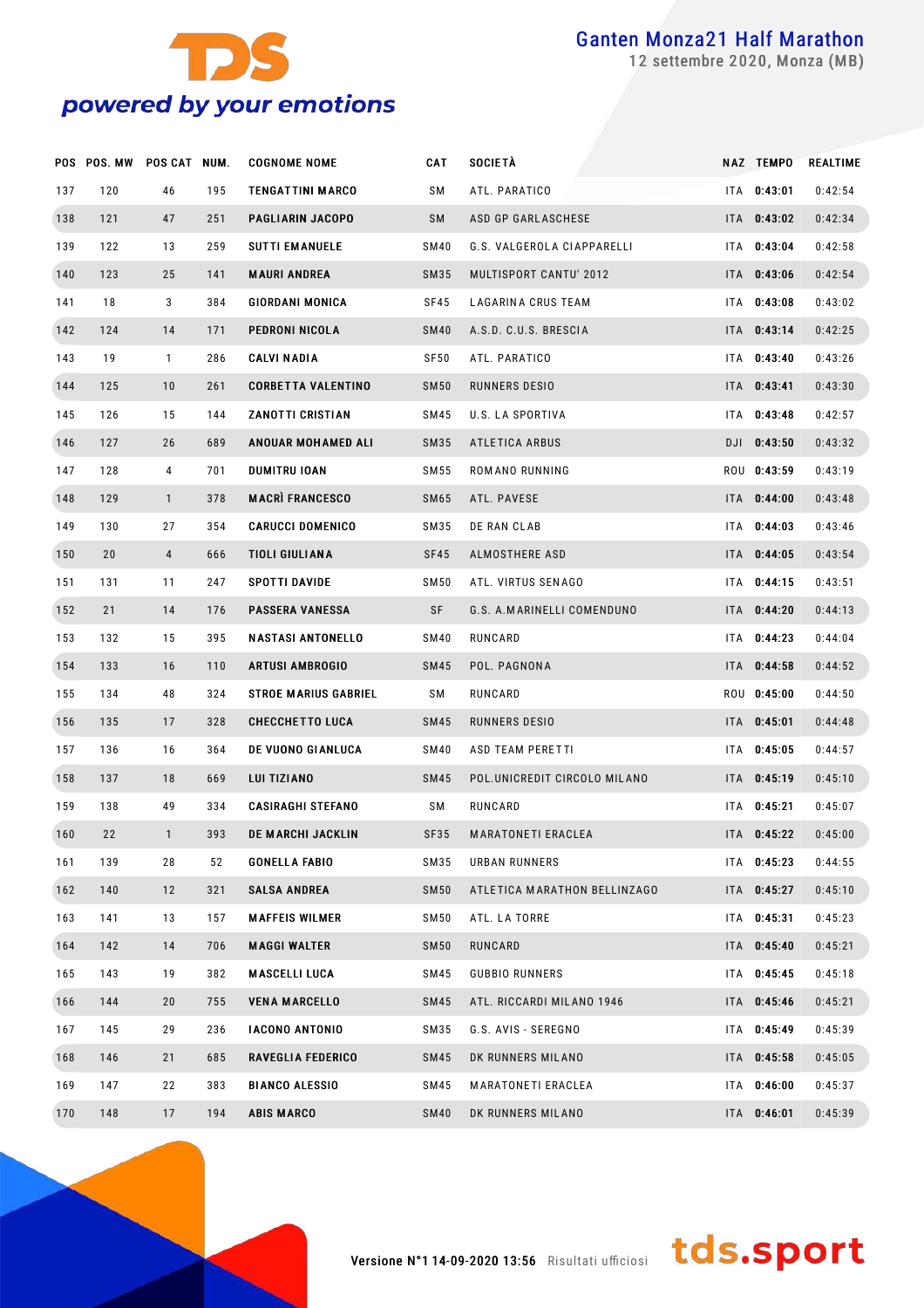

settembre 2020, Monza (MB)

|     | POS POS. MW POS CAT NUM. |                 |     | <b>COGNOME NOME</b>            | <b>CAT</b>       | <b>SOCIETÀ</b>                   | NAZ TEMPO   | REALTIME |
|-----|--------------------------|-----------------|-----|--------------------------------|------------------|----------------------------------|-------------|----------|
| 171 | 23                       | $\mathbf{1}$    | 254 | SIMONETTA ERIKA                | <b>SF40</b>      | ATL. MARIANO COMENSE             | ITA 0:46:05 | 0:45:48  |
| 172 | 149                      | 15              | 326 | <b>GUARNIERI CORRADO</b>       | <b>SM50</b>      | BERGAMO STARS ATLETICA           | ITA 0:46:06 | 0:45:52  |
| 173 | 24                       | $\overline{2}$  | 687 | <b>GIUPPONI DANIELA</b>        | SF <sub>50</sub> | ATL. VALLE BREMBANA              | ITA 0:46:08 | 0:46:03  |
| 174 | 25                       | $5\phantom{.0}$ | 220 | <b>LAZZINI PAOLA</b>           | SF45             | G.P. PARCO ALPI APUANE           | ITA 0:46:15 | 0:46:04  |
| 175 | 150                      | 3               | 175 | <b>ROSSI FERDINANDO</b>        | SM60             | RUNCARD                          | ITA 0:46:16 | 0:45:27  |
| 176 | 151                      | 23              | 107 | SIGNORINI GIULIO               | <b>SM45</b>      | RUNCARD                          | ITA 0:46:17 | 0:46:10  |
| 177 | 26                       | $\overline{2}$  | 246 | <b>MEDDA GIULIA</b>            | <b>SF35</b>      | A.S.D. CAGLIARI ATLETICA LEGGE   | ITA 0:46:19 | 0:46:10  |
| 178 | 27                       | $\mathbf{1}$    | 387 | TUROTTI NADIA                  | <b>SF55</b>      | ATL. REBO GUSSAGO                | ITA 0:46:20 | 0:46:14  |
| 179 | 152                      | 18              | 182 | DI FONSO ALESSANDRO            | SM40             | CORRO ERGO SUM RUNNERS           | ITA 0:46:31 | 0:46:10  |
| 180 | 153                      | 30              | 207 | <b>BERTOLDINI TADDEO</b>       | SM35             | FALCHI-LECCO                     | ITA 0:46:34 | 0:46:26  |
| 181 | 154                      | 50              | 302 | <b>SALZANI LUCA</b>            | SΜ               | RUNCARD                          | ITA 0:46:36 | 0:45:49  |
| 182 | 155                      | 24              | 313 | <b>BORTOLASO MARCO</b>         | <b>SM45</b>      | G.S. MONTEGARGNANO               | ITA 0:46:39 | 0:46:24  |
| 183 | 156                      | 19              | 748 | PIGHIZZINI MASSIMO             | SM40             | VIRTUS VILLA ADA FASHION SPORT   | ITA 0:46:46 | 0:46:29  |
| 184 | 28                       | $\overline{2}$  | 181 | <b>PARMA TECLA</b>             | SF40             | FREE-ZONE                        | ITA 0:46:56 | 0:46:28  |
| 185 | 157                      | 31              | 300 | <b>FARFAGLIA DANIELE</b>       | SM35             | RUNCARD                          | ITA 0:47:09 | 0:47:00  |
| 186 | 158                      | 20              | 758 | <b>MELFI GIANNI</b>            | <b>SM40</b>      | RUNCARD                          | ITA 0:47:15 | 0:46:53  |
| 187 | 159                      | 21              | 189 | <b>LODI FRANCESCO</b>          | <b>SM40</b>      | CITTA' DI OPERA                  | ITA 0:47:27 | 0:47:09  |
| 188 | 29                       | 3               | 230 | <b>TURELLI TIZIANA</b>         | SF40             | ATL. PARATICO                    | ITA 0:47:36 | 0:47:31  |
| 189 | 160                      | 25              | 358 | <b>SCACCABAROZZI DIEGO</b>     | <b>SM45</b>      | RUNNERS BERGAMO                  | ITA 0:47:40 | 0:47:27  |
| 190 | 30                       | 15              | 310 | DI MODUGNO FRANCESCA           | SF               | <b>GRUPPO ETHOS RUNNING TEAM</b> | ITA 0:47:46 | 0:47:37  |
| 191 | 161                      | 22              | 128 | <b>MANCINI MICHELE</b>         | <b>SM40</b>      | RUNCARD                          | ITA 0:47:56 | 0:47:25  |
| 192 | 162                      | 51              | 216 | <b>MATTEI ELIA</b>             | <b>SM</b>        | ATLETICA TEAM LOPPIO             | ITA 0:48:03 | 0:47:52  |
| 193 | 163                      | 26              | 190 | PILLON FABIO GIULIO            | <b>SM45</b>      | RUNCARD                          | ITA 0:48:13 | 0:48:04  |
| 194 | 164                      | 5               | 159 | <b>CARONNO ROBERTO</b>         | SM55             | ATL. MALNATE                     | ITA 0:48:16 | 0:47:53  |
| 195 | 165                      | 27              | 255 | <b>CASTAGNA ALBERTO</b>        | SM45             | G.S. CARLO BUTTARELLI            | ITA 0:48:23 | 0:48:09  |
| 196 | 166                      | 16              | 224 | <b>GUARNERI GIANANTONIO</b>    | <b>SM50</b>      | ATL. REBO GUSSAGO                | ITA 0:48:48 | 0:47:37  |
| 197 | 167                      | 28              | 104 | <b>BASILE YURI</b>             | <b>SM45</b>      | VERDE PISELLO GROUP MILANO       | ITA 0:48:54 | 0:48:25  |
| 198 | 31                       | 6               | 137 | <b>SOMENZI CHIARA</b>          | SF45             | <b>ARIENI TEAM</b>               | ITA 0:48:55 | 0:48:23  |
| 199 | 168                      | 29              | 120 | VILLOVICH GIANLUCA             | <b>SM45</b>      | ASD TOP RUN                      | ITA 0:49:05 | 0:48:21  |
| 200 | 169                      | 30              | 710 | <b>MELEGONI DAVIDE STEFANO</b> | <b>SM45</b>      | RUNCARD                          | ITA 0:49:05 | 0:48:21  |
| 201 | 170                      | 31              | 377 | RATTI ANDREA                   | SM45             | RUNCARD                          | ITA 0:49:08 | 0:48:31  |
| 202 | 171                      | 32              | 270 | <b>MARINONI DAVIDE</b>         | SM35             | STRAMILANO RUNNING CLUB SSD      | ITA 0:49:11 | 0:48:29  |
| 203 | 172                      | 52              | 343 | ZIRAFI ONOFRIO OSCAR           | SΜ               | CUS BERGAMO ATLETICA ASD         | ITA 0:49:44 | 0:49:39  |
| 204 | 173                      | 17              | 399 | STOPPA SERGIO LUIGI GIUSE      | SM50             | <b>MARATHON CLUB SEVESO</b>      | ITA 0:49:53 | 0:49:05  |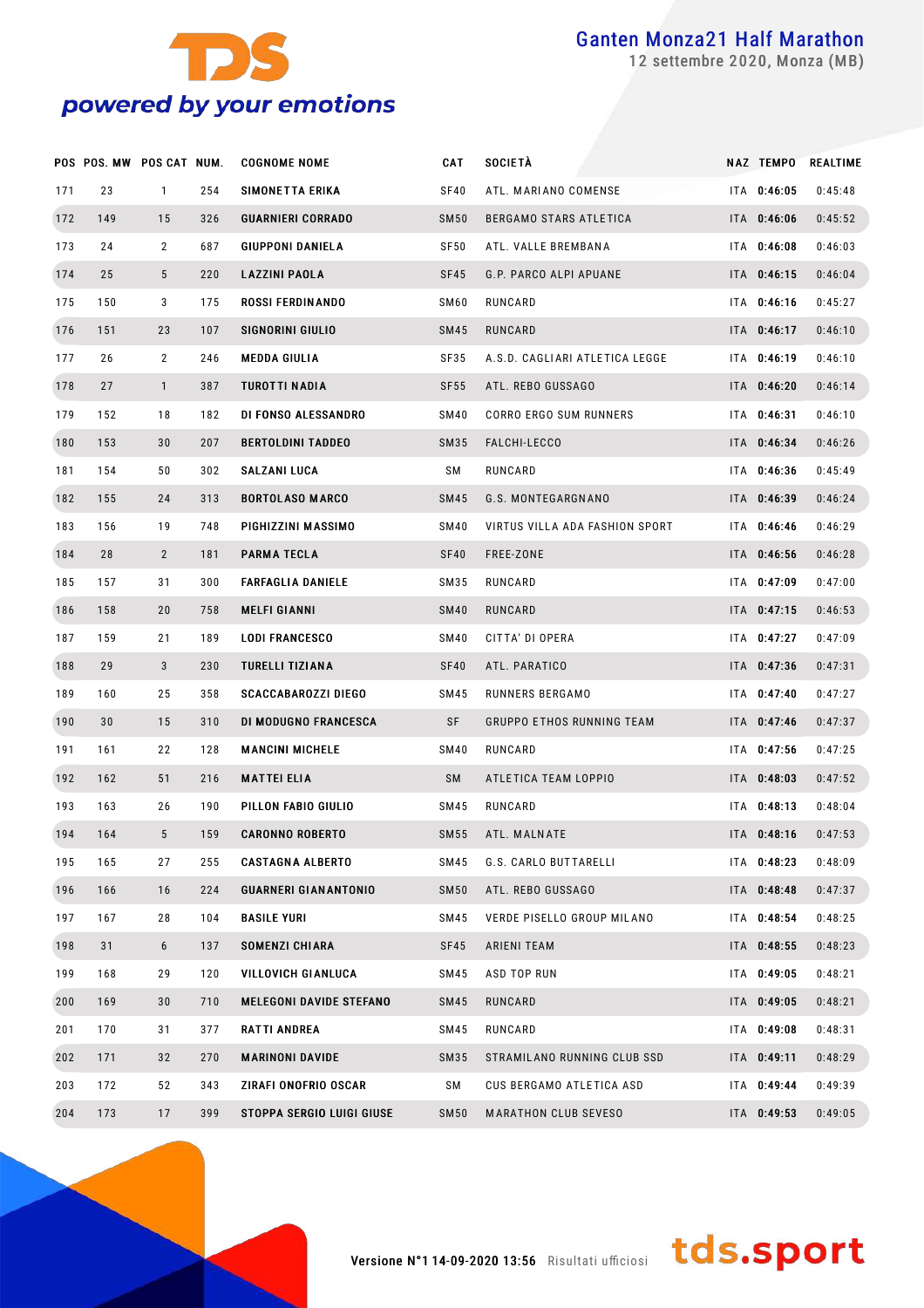

settembre 2020, Monza (MB)

|     | POS POS. MW POS CAT NUM. |                |     | <b>COGNOME NOME</b>               | CAT              | SOCIETÀ                        |             | NAZ TEMPO REALTIME |
|-----|--------------------------|----------------|-----|-----------------------------------|------------------|--------------------------------|-------------|--------------------|
| 205 | 174                      | 4              | 231 | PERACCA DANIELE                   | SM60             | ASD LAVORATORI INTESA SANPAOLO | ITA 0:49:55 | 0:49:18            |
| 206 | 175                      | 32             | 349 | <b>MARSILI SIMONE</b>             | <b>SM45</b>      | <b>MARATHON CLUB SEVESO</b>    | ITA 0:50:10 | 0:49:31            |
| 207 | 176                      | 53             | 394 | <b>CRISTOFOLETTO SIMONE</b>       | SΜ               | RUNCARD                        | ITA 0:50:19 | 0:48:44            |
| 208 | 32                       | $\overline{7}$ | 149 | <b>CASSOLA BARBARA</b>            | SF45             | POL. OLONIA                    | ITA 0:50:24 | 0:50:11            |
| 209 | 177                      | 6              | 166 | <b>GARDANA CLAUDIO SEBASTIANO</b> | SM 55            | FREE-ZONE                      | ITA 0:50:26 | 0:49:22            |
| 210 | 178                      | 33             | 243 | <b>SORBELLO SANTO MARIA</b>       | <b>SM45</b>      | ATL. REBO GUSSAGO              | ITA 0:50:31 | 0:49:22            |
| 211 | 179                      | 2              | 297 | ARIAZZI ENIO                      | SM65             | UNIONE SPORTIVA ALBATESE ASD   | ITA 0:50:37 | 0:50:08            |
| 212 | 180                      | 54             | 351 | CIRESA NICOLO'                    | SM               | <b>TEAM PASTURO ASD</b>        | ITA 0:50:45 | 0:49:45            |
| 213 | 181                      | 5              | 369 | <b>CATTANEO MAURIZIO</b>          | SM60             | RUNNERS BERGAMO                | ITA 0:51:13 | 0:50:10            |
| 214 | 33                       | 4              | 340 | ZALTIERI ANNA                     | SF40             | FG. ATL. FALEGNAMERIA GUERRINI | ITA 0:51:26 | 0:51:16            |
| 215 | 34                       | $\overline{2}$ | 346 | <b>MANZINI ANCILLA</b>            | SF <sub>55</sub> | WOMEN IN RUN                   | ITA 0:51:28 | 0:50:50            |
| 216 | 35                       | 16             | 169 | <b>ACCARDI CATERINA</b>           | SF               | WE ARE RUNNERS A.S.D.          | ITA 0:51:39 | 0:51:08            |
| 217 | 182                      | 34             | 730 | <b>PAPALEO GIUSEPPE</b>           | SM45             | RUNCARD                        | ITA 0:51:44 | 0:51:17            |
| 218 | 183                      | 35             | 165 | <b>PASINELLI DONATO</b>           | <b>SM45</b>      | FREE-ZONE                      | ITA 0:51:55 | 0:50:54            |
| 219 | 184                      | 18             | 311 | <b>RASTRO SALVATORE</b>           | SM <sub>50</sub> | ASD FREE RUNNERS TEAM          | ITA 0:51:57 | 0:51:22            |
| 220 | 185                      | 33             | 318 | <b>BOLLANI ANDREA</b>             | SM35             | RUNCARD                        | ITA 0:52:08 | 0:51:43            |
| 221 | 186                      | 19             | 659 | <b>DI MARCO LUCA</b>              | SM50             | ATLETICA 2005                  | ITA 0:52:13 | 0:51:41            |
| 222 | 187                      | 34             | 105 | ROSSETTI PAOLO                    | SM35             | RUNCARD                        | ITA 0:52:14 | 0:51:17            |
| 223 | 188                      | 35             | 56  | PAGLIARINI ROBERTO                | SM35             | A.S.D. AMATORI VESUVIO         | ITA 0:52:28 | 0:51:56            |
| 224 | 36                       | $\mathbf{1}$   | 342 | <b>DESTRO PATRIZIA</b>            | SF <sub>60</sub> | ATL. GAVARDO '90 LIB.          | ITA 0:52:30 | 0:51:58            |
| 225 | 189                      | 36             | 762 | <b>PRAVETTONI FABIO</b>           | SM45             | <b>FRIESIAN TEAM</b>           | ITA 0:52:37 | 0:51:12            |
| 226 | 37                       | 3              | 138 | <b>MURARO MARIA</b>               | <b>SF50</b>      | RUNCARD                        | ITA 0:52:46 | 0:52:14            |
| 227 | 190                      | 55             | 202 | <b>MIGLIORE NICOLA</b>            | SΜ               | ASD RUNNERS FOR EMERGENCY      | ITA 0:53:07 | 0:52:49            |
| 228 | 191                      | 37             | 314 | <b>NAVA ROBERTO</b>               | <b>SM45</b>      | DK RUNNERS MILANO              | ITA 0:53:09 | 0:52:42            |
| 229 | 192                      | 3              | 368 | <b>PANZERI DANIELE</b>            | SM65             | RUNNERS BERGAMO                | ITA 0:53:12 | 0:52:46            |
| 230 | 193                      | 38             | 723 | <b>DUCANO ANGELO</b>              | <b>SM45</b>      | G.P. GORGONZOLA '88            | ITA 0:53:15 | 0:52:38            |
| 231 | 194                      | 23             | 323 | ZURRA STEFANO                     | SM40             | DE RAN CLAB                    | ITA 0:53:24 | 0:52:02            |
| 232 | 195                      | 6              | 233 | <b>CRUDO GIUSEPPE</b>             | SM <sub>60</sub> | ATL. V.C.A. MILANO             | ITA 0:53:32 | 0:53:07            |
| 233 | 38                       | 17             | 235 | TASSAN MANGINA SERENA             | SF               | URBAN RUNNERS                  | ITA 0:53:33 | 0:53:08            |
| 234 | 39                       | 8              | 229 | <b>BALZARINI BEATRICE</b>         | SF45             | RUNCARD                        | ITA 0:53:39 | 0:53:25            |
| 235 | 196                      | $\overline{7}$ | 782 | LAVEZZARI MARCO SEVERO            | SM 55            | FRIESIAN TEAM                  | ITA 0:53:57 | 0:53:44            |
| 236 | 197                      | 24             | 183 | <b>FAGNONI GIANMARCO</b>          | <b>SM40</b>      | RUNCARD                        | ITA 0:53:57 | 0:53:23            |
| 237 | 198                      | 39             | 649 | <b>MERONI ALESSANDRO</b>          | SM45             | ASD AVIS OGGIONO               | ITA 0:54:06 | 0:53:17            |
| 238 | 199                      | $\overline{4}$ | 237 | <b>MANDELLI MARCO SERAFINO</b>    | SM65             | <b>MEDIRUN</b>                 | ITA 0:54:17 | 0:54:05            |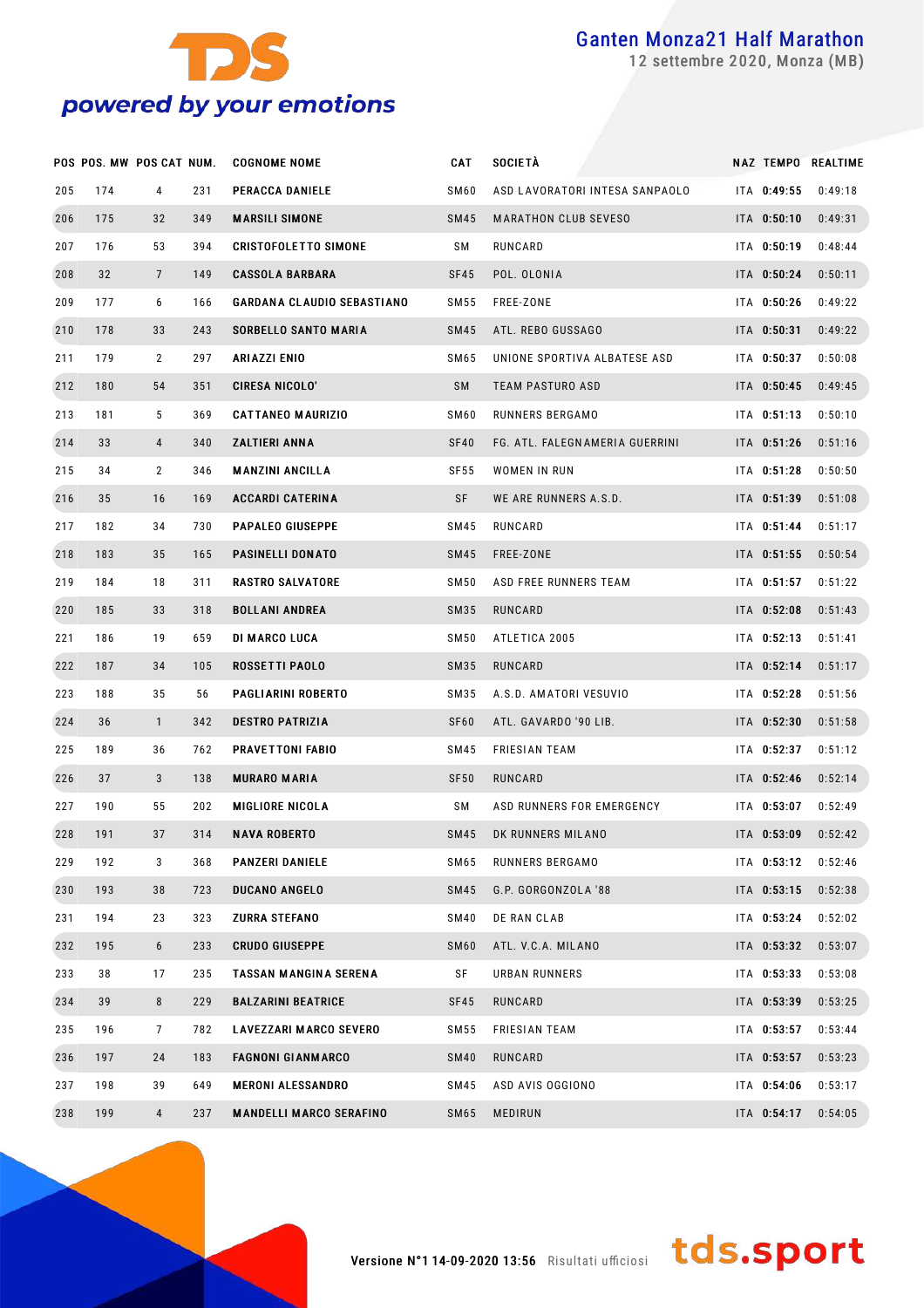

settembre 2020, Monza (MB)

|     | POS POS. MW POS CAT NUM. |                 |     | <b>COGNOME NOME</b>              | <b>CAT</b>       | <b>SOCIETÀ</b>                 | <b>NAZ TEMPO</b> | <b>REALTIME</b> |
|-----|--------------------------|-----------------|-----|----------------------------------|------------------|--------------------------------|------------------|-----------------|
| 239 | 200                      | 5               | 115 | <b>COLONNA MAURO</b>             | SM65             | TERNANA MARATHON CLUB A.S.D.   | ITA 0:54:30      | 0:53:51         |
| 240 | 201                      | 20              | 757 | PELLIGRA GIOVANNI                | <b>SM50</b>      | RUNCARD                        | ITA 0:55:00      | 0:54:30         |
| 241 | 202                      | 6               | 363 | <b>LONGHI FLORIANO</b>           | SM65             | RUNNERS BERGAMO                | ITA 0:55:02      | 0:54:08         |
| 242 | 203                      | 8               | 125 | <b>OPERATO FEDERICO</b>          | <b>SM55</b>      | RUNNERS DESIO                  | ITA 0:55:11      | 0:54:19         |
| 243 | 204                      | 56              | 245 | <b>PASTORE MARCO</b>             | SΜ               | <b>BOSCAINI RUNNERS</b>        | ITA 0:55:25      | 0:54:43         |
| 244 | 205                      | 21              | 119 | <b>FRASCONI ANDREA</b>           | <b>SM50</b>      | ASD ZENA RUNNERS               | ITA 0:55:29      | 0:54:44         |
| 245 | 206                      | 9               | 264 | POLETTO MARCO                    | SM 55            | TEAM OTC SSD ARL               | ITA 0:55:45      | 0:55:02         |
| 246 | 207                      | 10              | 102 | <b>SICA BRUNO</b>                | <b>SM55</b>      | RUNCARD                        | ITA 0:55:46      | 0:55:13         |
| 247 | 208                      | 40              | 170 | <b>LANZOTTI CRISTIAN</b>         | SM45             | ATLETICA MDS PANARIAGROUP ASD  | ITA 0:56:03      | 0:54:32         |
| 248 | 209                      | 25              | 145 | <b>VENTAROLA ANTONINO</b>        | <b>SM40</b>      | DE RAN CLAB                    | ITA 0:56:21      | 0:55:00         |
| 249 | 210                      | 36              | 700 | SANDRINI ROBERTO                 | SM35             | VENUS TRIATHLON ACADEMY SSDARL | ITA 0:56:31      | 0:46:19         |
| 250 | 211                      | 37              | 267 | PREATONI LUCAS                   | SM35             | RUNCARD                        | ITA 0:56:34      | 0:55:47         |
| 251 | 212                      | 11              | 288 | <b>SCARSI LUCA AGOSTINO ETTO</b> | SM 55            | C.S. CORTENOVA                 | ITA 0:56:54      | 0:55:56         |
| 252 | 213                      | 41              | 249 | <b>VERONESI ALESSANDRO</b>       | <b>SM45</b>      | <b>CUS PRO PATRIA MILANO</b>   | ITA 0:56:57      | 0:56:14         |
| 253 | 214                      | 42              | 151 | <b>MONDINI GIACOMO</b>           | SM45             | FREE-ZONE                      | ITA 0:56:59      | 0:55:57         |
| 254 | 215                      | $7\overline{ }$ | 717 | <b>DEGIOVANNI ROBERTO</b>        | SM <sub>60</sub> | RUNCARD                        | ITA 0:57:03      | 0:56:29         |
| 255 | 216                      | 22              | 242 | <b>FAINI MIRKO</b>               | SM50             | ATL. REBO GUSSAGO              | ITA 0:57:05      | 0:55:55         |
| 256 | 217                      | 26              | 252 | <b>MUSSIDA STEFANO PIETRO</b>    | <b>SM40</b>      | <b>BIKE &amp; RUN</b>          | ITA 0:57:13      | 0:56:26         |
| 257 | 218                      | 43              | 135 | <b>GIOSCIA MAURIZIO</b>          | SM45             | RUNCARD                        | ITA 0:57:19      | 0:56:53         |
| 258 | 219                      | 23              | 244 | DE SALVE DAVIDE                  | <b>SM50</b>      | P&C PODISMOECAZZEGGIO          | ITA 0:57:26      | 0:56:47         |
| 259 | 220                      | 44              | 284 | <b>FERRARIO ANGELO</b>           | SM45             | TEAM PASTURO ASD               | ITA 0:57:45      | 0:57:21         |
| 260 | 40                       | 18              | 344 | RIGHI MARTINA                    | SF               | RUNCARD                        | ITA 0:57:47      | 0:57:07         |
| 261 | 41                       | 9               | 317 | <b>NESPOLI BARBARA</b>           | SF45             | A.S.D. ATL. VIS NOVA           | ITA 0:57:49      | 0:57:06         |
| 262 | 221                      | 38              | 275 | <b>BULLEGAS ERIK</b>             | SM35             | <b>RUNCARD</b>                 | ITA 0:57:52      | 0:57:05         |
| 263 | 222                      | 45              | 376 | <b>VALENTE FELICE</b>            | <b>SM45</b>      | MONZA MARATHON TEAM - A.S.D.   | ITA 0:58:05      | 0:57:38         |
| 264 | 42                       | 19              | 223 | <b>BAVA CATERINA</b>             | SF               | <b>BOSCAINI RUNNERS</b>        | ITA 0:58:14      | 0:57:31         |
| 265 | 223                      | 46              | 295 | PERETTI PIERCARLO                | <b>SM45</b>      | ASD GP GARLASCHESE             | ITA 0:58:30      | 0:57:33         |
| 266 | 224                      | 8 <sup>2</sup>  | 299 | <b>ROTA MARCO</b>                | SM <sub>60</sub> | ATLETICA MARATHON ALMENNO S.S. | ITA 0:58:39      | 0:57:44         |
| 267 | 225                      | 12              | 222 | <b>BOSSI MAURO</b>               | SM 55            | ATL. GALLARATESE               | ITA 0:58:48      | 0:58:11         |
| 268 | 43                       | $\overline{4}$  | 337 | <b>MONTRASIO DANIELA</b>         | SF <sub>50</sub> | RUNNERS DESIO                  | ITA 0:59:00      | 0:58:08         |
| 269 | 226                      | 13              | 117 | <b>GAMBARÈ PAOLO CARLO</b>       | SM 55            | VERDE PISELLO GROUP MILANO     | ITA 0:59:46      | 0:59:23         |
| 270 | 227                      | 47              | 155 | <b>LAMBERTI CLAUDIO</b>          | <b>SM45</b>      | RUNCARD                        | ITA 1:00:21      | 0:59:14         |
| 271 | 228                      | 24              | 668 | FUMAROLA MASSIMILIANO            | <b>SM50</b>      | ALMOSTHERE ASD                 | ITA 1:00:24      | 0:59:51         |
| 272 | 229                      | 25              | 203 | PELENGHI STEFANO                 | <b>SM50</b>      | RUNCARD                        | ITA 1:00:33      | 0:59:17         |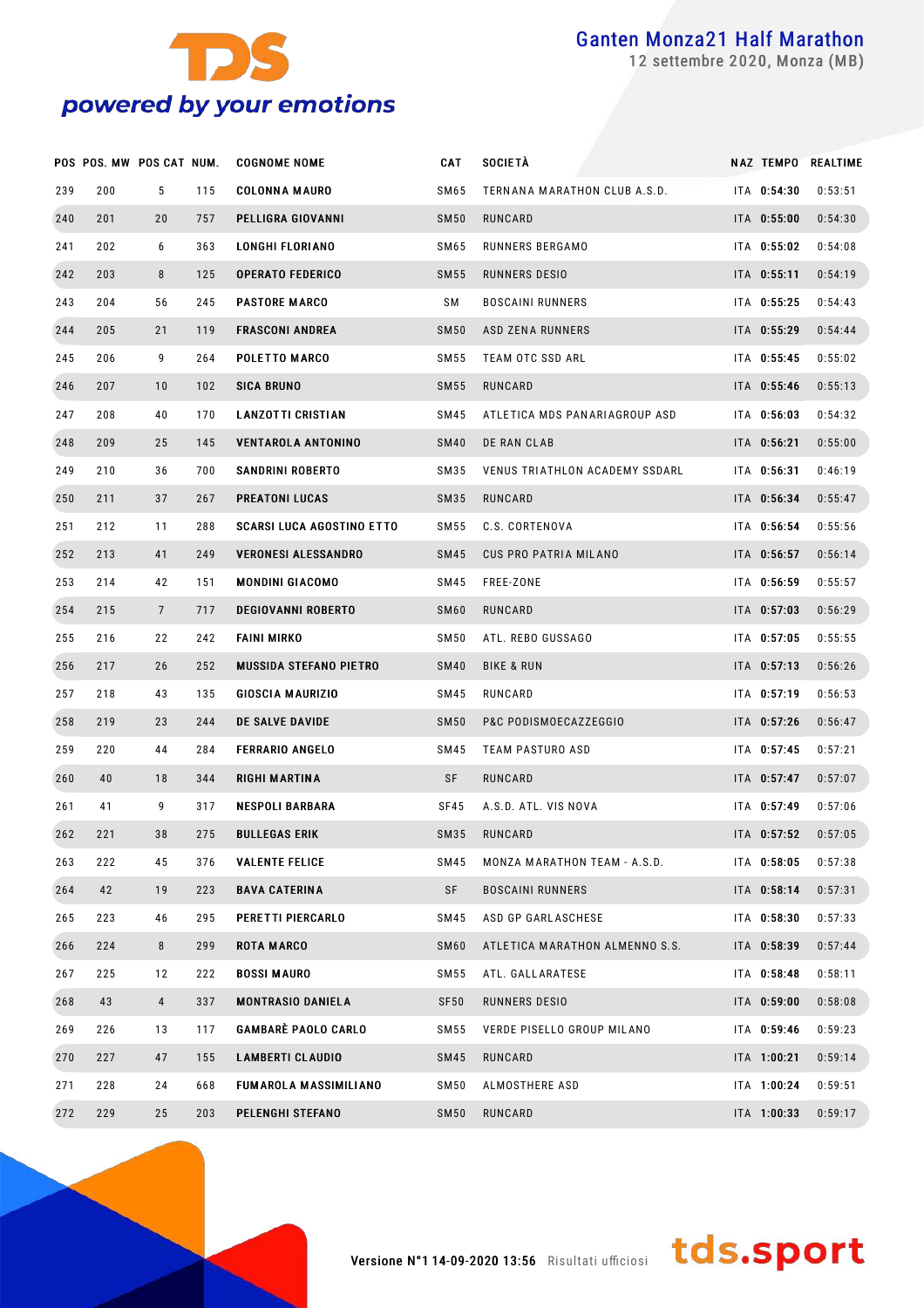

settembre 2020, Monza (MB)

|     | POS POS. MW POS CAT NUM. |                 |      | <b>COGNOME NOME</b>         | CAT              | <b>SOCIETÀ</b>                        |             | NAZ TEMPO REALTIME |
|-----|--------------------------|-----------------|------|-----------------------------|------------------|---------------------------------------|-------------|--------------------|
| 273 | 44                       | 10              | 339  | <b>GUERRA ANNA MARIA</b>    | <b>SF45</b>      | RUNCARD                               | ITA 1:01:23 | 1:00:46            |
| 274 | 45                       | $5\overline{)}$ | 101  | <b>CARELLA SERENA GIUSI</b> | SF40             | RUNCARD                               | ITA 1:01:32 | 1:00:37            |
| 275 | 230                      | 9               | 365  | <b>INVERNIZZI VITTORINO</b> | SM60             | RUNNERS BERGAMO                       | ITA 1:01:37 | 1:00:48            |
| 276 | 231                      | 14              | 106  | <b>MASIERO DANIELE</b>      | SM55             | RUNCARD                               | ITA 1:01:52 | 1:01:01            |
| 277 | 46                       | 11              | 126  | <b>CARIA SABRINA</b>        | SF45             | MONZA MARATHON TEAM - A.S.D.          | ITA 1:02:52 | 1:02:28            |
| 278 | 232                      | 26              | 49   | <b>GRAPPASONNI GIORGIO</b>  | SM <sub>50</sub> | S.S. LAZIO ATLETICA LEGGERA           | ITA 1:03:20 | 1:02:43            |
| 279 | 233                      | 27              | 371  | <b>MAZZERI ACHILLE</b>      | SM50             | ATLETICA INTESA                       | ITA 1:03:27 | 1:02:23            |
| 280 | 47                       | 6               | 306  | SZOPKA KATARZYNA URSZULA    | SF40             | RUNCARD                               | ITA 1:03:32 | 1:02:39            |
| 281 | 48                       | $\overline{7}$  | 50   | <b>FERRO LINDA</b>          | SF40             | RUNCARD                               | ITA 1:03:35 | 1:03:18            |
| 282 | 234                      | 57              | 350  | <b>AVANZINI ANDREA</b>      | SM               | RUNCARD                               | ITA 1:03:36 | 1:02:49            |
| 283 | 235                      | 27              | 122  | <b>ZANIBELLI PAOLO</b>      | SM40             | MONTE ORFANO RUNNERS ASD              | ITA 1:03:37 | 1:02:39            |
| 284 | 236                      | 48              | 187  | <b>SCANFERLATO ENRICO</b>   | SM45             | RUNCARD                               | ITA 1:03:42 | 1:02:30            |
| 285 | 237                      | 28              | 51   | <b>TONIATTI ROBERTO</b>     | <b>SM50</b>      | RUNCARD                               | ITA 1:03:45 | 1:03:28            |
| 286 | 238                      | 58              | 209  | <b>BESANA ANDREA</b>        | SM               | <b>IDEE IN MOVIMENTO ASSOCIAZIONE</b> | ITA 1:04:55 | 0:53:42            |
| 287 | 239                      | 29              | 756  | <b>COMISSO MASSIMO</b>      | SM50             | A.S.D. GATE-CRAL INPS                 | ITA 1:05:25 | 0:55:11            |
| 288 | 240                      | $\mathbf{1}$    | 234  | <b>MAIORCA ANTONIO</b>      | SM70             | <b>ASD RUNRIVIERARUN</b>              | ITA 1:05:41 | 1:04:54            |
| 289 | 49                       | 8               | 178  | <b>COZZUTO ANNA</b>         | SF40             | RUNCARD                               | ITA 1:05:59 | 1:05:01            |
| 290 | 241                      | 49              | 370  | <b>SANTIN STEFANO</b>       | SM45             | ATLETICA INTESA                       | ITA 1:06:22 | 1:05:05            |
| 291 | 50                       | 5               | 279  | <b>BONIZZONI DANIELA</b>    | SF50             | ASD AVIS OGGIONO                      | ITA 1:08:13 | 1:07:51            |
| 292 | 242                      | 39              | 273  | <b>ROLI DIPAK</b>           | SM35             | <b>MARCIATORI DESIO</b>               | ITA 1:09:47 | 1:08:27            |
| 293 | 51                       | 9               | 193  | <b>COMPIANI SAHRA</b>       | SF40             | RUNCARD                               | ITA 1:09:49 | 1:08:28            |
| 294 | 52                       | 10              | 206  | DE LIMA PAULA               | SF40             | <b>LA FENICE</b>                      | BRA 1:09:54 | 1:09:17            |
| 295 | 53                       | 6               | 392  | <b>GUERRA ALESSANDRA</b>    | SF <sub>50</sub> | RUNCARD                               | ITA 1:10:12 | 1:09:11            |
| 296 | 54                       | 12              | 320  | PREZIOSO ANNA               | SF45             | ANNA IMMACOLATA PREZIOSO              | ITA 1:10:17 | 1:09:03            |
| 297 | 55                       | 11              | 199  | <b>RIGON SIMONA</b>         | SF40             | RUNCARD                               | ITA 1:10:39 | 1:00:31            |
| 298 | 243                      | 40              | 703  | <b>MEDINA ADRIAN</b>        | SM35             | A.S.D. AGATLETICA FORTITUDO CT        | ITA 1:10:56 | 0:59:23            |
| 299 | 244                      | $\mathbf{2}$    | 1776 | <b>INZERILLO GIOVANNI</b>   | SM70             | ATLETICA INTESA                       | ITA 1:11:00 | 1:09:46            |
| 300 | 245                      | 50              | 345  | <b>PRANDONI RICCARDO</b>    | <b>SM45</b>      | S.CLUB LIB. SESTO                     | ITA 1:11:08 | 1:09:46            |
| 301 | 56                       | 12              | 362  | RADLOWSKA MAGDALENA         | SF40             | <b>MARCIATORI DESIO</b>               | ITA 1:11:14 | 1:10:53            |
| 302 | 246                      | $7\overline{ }$ | 108  | <b>CUSATO GIANFRANCO</b>    | SM65             | P&C PODISMOECAZZEGGIO                 | ITA 1:11:44 | 1:10:39            |
| 303 | 247                      | 15              | 143  | <b>MEAZZA GIANFRANCO</b>    | SM55             | <b>URBAN RUNNERS</b>                  | ITA 1:12:35 | 1:11:46            |
| 304 | 57                       | 13              | 263  | <b>GAETANI STEFANIA</b>     | SF45             | RUNCARD                               | ITA 1:13:16 | 1:12:41            |
| 305 | 248                      | 28              | 338  | <b>BOTTAZZI CRISTIAN</b>    | SM40             | RUNCARD                               | ITA 1:14:39 | 1:13:14            |
| 306 | 58                       | $7\overline{ }$ | 103  | RICCARDI SIMONA             | SF <sub>50</sub> | RUNCARD                               | ITA 1:14:55 | 1:13:35            |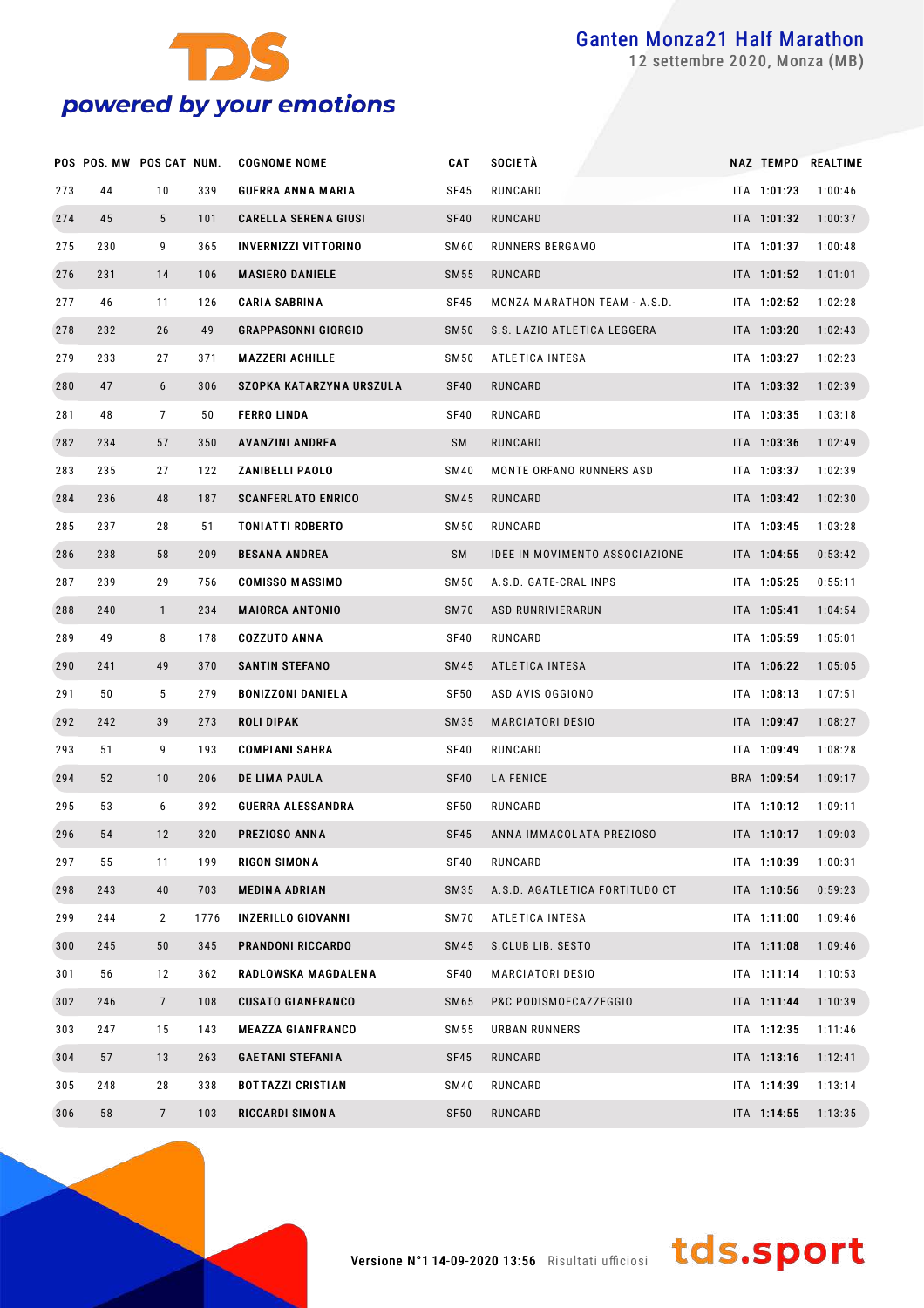



settembre 2020, Monza (MB)

|     | <b>POS POS MW</b> | <b>POS CAT</b> | NUM. | <b>COGNOME NOME</b>        | <b>CAT</b>  | <b>SOCIETÀ</b>                | NAZ  | <b>TEMPO</b>  | <b>REALTIME</b> |
|-----|-------------------|----------------|------|----------------------------|-------------|-------------------------------|------|---------------|-----------------|
| 307 | 249               | 16             | 734  | <b>BIGORRA LUCA</b>        | SM55        | ATL. LA TORRE                 | ITA. | 1:18:58       | 1:18:05         |
| 308 | 59                | 14             | 167  | <b>HARAMBASIC MELINA</b>   | SF45        | ATLETICA MDS PANARIAGROUP ASD |      | ITA 1:20:44   | 1:19:12         |
| 309 | 250               | 3              | 153  | <b>CABRINI FRANCO</b>      | SM70        | ROAD RUNNERS CLUB MILANO      | ITA. | 1:24:27       | 1:22:57         |
| 310 | 60                | 8              | 204  | <b>CARLINI VALENTINA</b>   | SF50        | G.A.U. GIOVANI AMICI UNITI    |      | ITA 1:25:03   | 1:23:31         |
| 311 | 251               | 8              | 184  | <b>COMPARELLI ETTORE</b>   | SM65        | ROAD RUNNERS CLUB MILANO      | ITA. | 1:25:52       | 1:24:13         |
| 312 | 61                | 3              | 333  | <b>LANDI SARA</b>          | <b>SF35</b> | RUNCARD                       |      | $ITA$ 1:27:22 | 1:26:00         |
| 313 | 62                |                | 154  | <b>VALASSINA GABRIELLA</b> | <b>SF70</b> | ROAD RUNNERS CLUB MILANO      | IT A | 1:31:50       | 1:30:18         |



tds.sport Versione N°114-09-2020 13:56 Risultati ufficiosi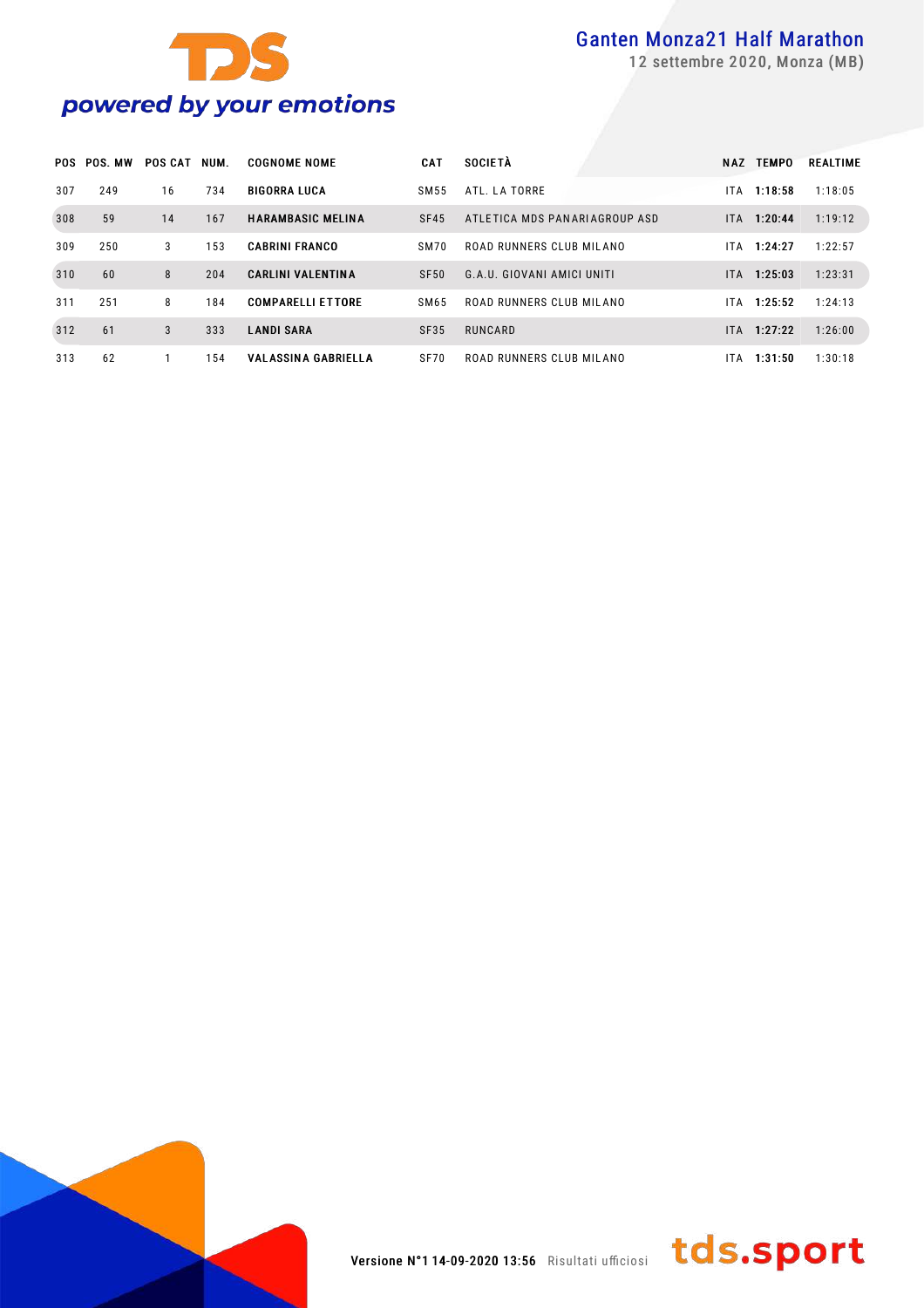

 settembre 2020, Monza (MB) 10km - Non competitiva - 12/09/2020

| NUM. | <b>COGNOME NOME</b>              | <b>CAT</b>               | <b>SOCIETÀ</b>    | <b>NAZ</b> | <b>TEMPO</b> | <b>REALTIME</b> |
|------|----------------------------------|--------------------------|-------------------|------------|--------------|-----------------|
| 596  | ALBERTINI GIULIANO               |                          |                   | ITA        | 1:17:23      | 1:15:53         |
| 613  | <b>ALFONSO DAVIDE</b>            |                          |                   | <b>ITA</b> | 0:56:35      | 0:55:26         |
| 774  | ANDRIOLA STEFANIA                |                          |                   | ITA        | 1:11:07      | 1:11:00         |
| 543  | <b>ANDREONI VITTORIO</b>         |                          |                   | <b>ITA</b> | 0:54:46      | 0:53:45         |
| 587  | <b>ARTESANI ANDREA</b>           |                          |                   | ITA        | 0:58:38      | 0:57:56         |
| 41   | <b>ASARO SALVATORE</b>           |                          |                   | <b>ITA</b> | 1:02:36      | 1:02:31         |
| 163  | ATTUATI PAOLO                    | ÷.                       | FREE-ZONE         | ITA        | 0:59:00      | 0:58:55         |
| 554  | <b>BALGERA ARIANNA</b>           |                          |                   | <b>ITA</b> | 1:09:46      | 1:09:41         |
| 493  | <b>BARISON DANIELE</b>           |                          |                   | ITA        | 1:11:46      | 1:11:13         |
| 745  | <b>BASILE ANDREA</b>             |                          |                   | <b>ITA</b> | 1:06:03      | 1:04:06         |
| 743  | <b>BASILE MARCO</b>              |                          |                   | ITA        | 1:06:03      | 1:04:06         |
| 568  | <b>BEGHI MIRIAM</b>              |                          |                   | <b>ITA</b> | 0:51:59      | 0:51:16         |
| 696  | <b>BELOTTI MASSIMO</b>           |                          |                   | ITA        | 0:56:16      | 0:55:59         |
| 683  | BERETTA ELEONORA MARIA           |                          |                   | <b>ITA</b> | 1:01:16      | 0:59:52         |
| 646  | <b>BERTAZZOLI MARCO</b>          |                          |                   | ITA        | 0:53:27      | 0:52:46         |
| 497  | <b>BERTA STEFANO</b>             |                          |                   | <b>ITA</b> | 0:53:09      | 0:51:58         |
| 534  | <b>BESTETTI ELISABETTA MARIA</b> |                          |                   | ITA        | 1:29:21      | 1:28:59         |
| 569  | <b>BIANCHI DAVDE</b>             |                          |                   | <b>ITA</b> | 0:57:00      | 0:56:41         |
| 504  | <b>BINDA GIORGIO</b>             | $\blacksquare$           | <b>ASD EDISON</b> | ITA        | 1:07:55      | 1:06:53         |
| 481  | <b>BITTO LORENZO</b>             |                          |                   | <b>ITA</b> | 1:08:48      | 1:08:06         |
| 637  | <b>BRAMBILLA ARIANNA</b>         |                          |                   | ITA        | 0:53:12      | 0:52:03         |
| 594  | <b>BRIGNOLI GIOVANNI</b>         |                          |                   | <b>ITA</b> | 0:53:50      | 0:53:22         |
| 585  | <b>BRIGNOLI MARCO</b>            |                          |                   | ITA.       | 0:51:00      | 0:50:30         |
| 634  | <b>BRINDICCI BONZANI URBANO</b>  |                          |                   | <b>ITA</b> | 1:08:52      | 1:08:07         |
| 555  | <b>CAGLIONI LEONARDO</b>         |                          |                   | ITA        | 1:12:05      | 1:12:01         |
| 617  | <b>CAGNA SONIA</b>               |                          |                   | <b>ITA</b> | 1:01:45      | 1:01:34         |
| 712  | <b>CALANTAS ROMEO</b>            | ٠                        |                   | PHI        | 0:54:04      | 0:53:59         |
| 631  | <b>CANTALUPI MAURO</b>           |                          |                   | <b>ITA</b> | 1:12:28      | 1:11:18         |
| 731  | <b>CARDINETTI MATTEO</b>         | ٠                        |                   | ITA        | 0:55:14      | 0:54:13         |
| 551  | <b>CASATI FABIO</b>              |                          |                   | <b>ITA</b> | 1:23:07      | 1:23:03         |
| 737  | <b>CASATI LUCIO</b>              | ۰                        |                   | ITA        | 1:03:12      | 1:03:04         |
| 505  | <b>CASATI STEFANIA</b>           | $\overline{\phantom{a}}$ | <b>ASD EDISON</b> | <b>ITA</b> | 0:54:36      | 0:53:34         |
| 478  | <b>CASSANEGO CAMILLA</b>         | ۰                        |                   | <b>ITA</b> | 1:03:30      | 1:02:24         |
| 633  | <b>CASSAMAGNAGO SERGIO</b>       |                          |                   | <b>ITA</b> | 1:13:05      | 1:12:43         |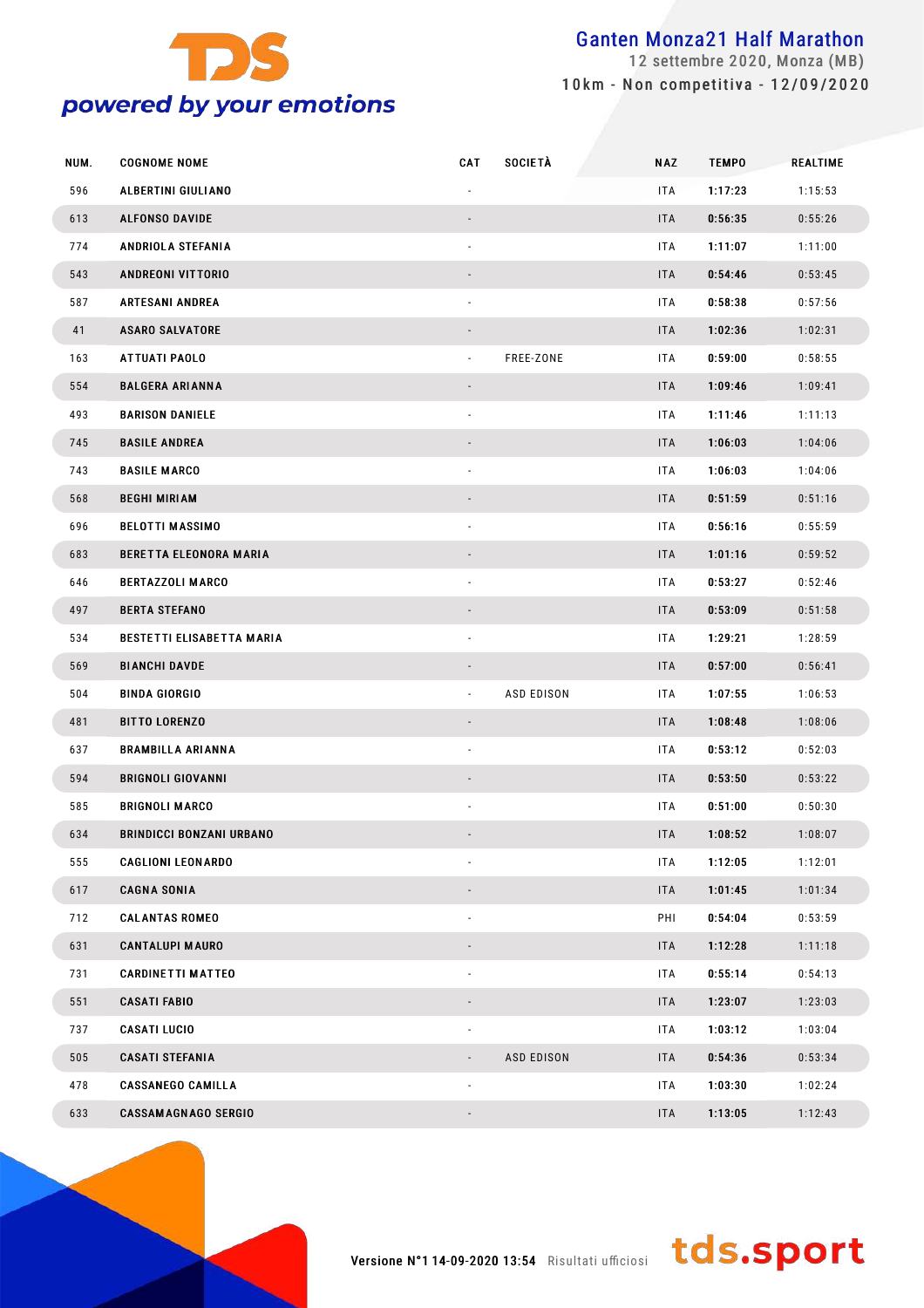

settembre 2020, Monza (MB)

| NUM. | <b>COGNOME NOME</b>            | <b>CAT</b>               | <b>SOCIETÀ</b>    | <b>NAZ</b> | <b>TEMPO</b> | REALTIME |
|------|--------------------------------|--------------------------|-------------------|------------|--------------|----------|
| 660  | <b>CASTROFINO AMBRA</b>        |                          |                   | ITA        | 1:03:17      | 1:01:49  |
| 536  | <b>CASTOLDI PAOLO</b>          |                          |                   | <b>ITA</b> | 1:04:28      | 1:03:27  |
| 537  | <b>CAVENAGHI DANILO</b>        | $\overline{\phantom{a}}$ |                   | ITA        | 1:04:16      | 1:03:57  |
| 530  | <b>CAZZANIGA ALICE</b>         |                          |                   | <b>ITA</b> | 1:06:36      | 1:05:22  |
| 597  | <b>CELLAMMARE PAOLO</b>        | $\blacksquare$           |                   | ITA        | 1:08:47      | 1:08:06  |
| 514  | <b>CESANA MARCO</b>            |                          |                   | <b>ITA</b> | 0:57:49      | 0:57:03  |
| 742  | <b>CHRISTILLIN GUSTAVO</b>     | $\overline{\phantom{a}}$ |                   | ITA        | 0:50:11      | 0:49:55  |
| 506  | <b>CIMAROSA MARIANO</b>        |                          | <b>ASD EDISON</b> | <b>ITA</b> | 1:06:28      | 1:05:27  |
| 715  | CIOFFI GIUSEPPE ISIDORO        | $\overline{\phantom{a}}$ |                   | ITA        | 0:44:38      | 0:44:30  |
| 726  | <b>CITTERIO MARCO</b>          |                          |                   | <b>ITA</b> | 1:00:48      | 1:00:43  |
| 766  | <b>COLOMBO CARLO</b>           | $\overline{\phantom{a}}$ |                   |            | 1:02:13      | 1:01:22  |
| 573  | <b>COLOMBO CLAUDIO</b>         |                          |                   | <b>ITA</b> | 0:47:01      | 0:46:36  |
| 500  | <b>COLOMBI MIRELLA</b>         | $\blacksquare$           | <b>ASD EDISON</b> | ITA        | 1:23:10      | 1:22:05  |
| 604  | <b>COLOMBO STEFANO</b>         |                          |                   | <b>ITA</b> | 0:55:38      | 0:54:30  |
| 557  | <b>CONGIU PAOLO</b>            | $\overline{\phantom{a}}$ |                   | ITA        | 1:27:01      | 1:25:50  |
| 632  | <b>CORETTI MORENO</b>          |                          |                   | <b>ITA</b> | 0:49:59      | 0:49:41  |
| 761  | <b>CUCCURULLO PAOLO</b>        | $\blacksquare$           |                   | ITA        | 1:00:13      | 0:58:51  |
| 661  | <b>CUZCANO EDUARDO ENRIQUE</b> |                          |                   | <b>ITA</b> | 1:05:17      | 1:04:43  |
| 561  | <b>D'ALEO BRUNO</b>            | $\overline{\phantom{a}}$ |                   | ITA        | 1:00:04      | 0:59:10  |
| 577  | <b>D'ANGIERI SAMUELE</b>       |                          |                   | <b>ITA</b> | 0:59:22      | 0:58:48  |
| 767  | <b>D'APRILE GIORGIO</b>        | ä,                       |                   | ITA        | 1:07:12      | 1:06:44  |
| 448  | <b>DALY MICHAEL</b>            |                          |                   | GBR        | 1:01:39      | 1:00:50  |
| 566  | <b>DANOVARO BRUNO</b>          |                          |                   | ITA        | 1:09:04      | 1:08:52  |
| 480  | <b>DE LAURI ELISA</b>          |                          |                   | <b>ITA</b> | 1:17:47      | 1:17:10  |
| 502  | <b>DE LEONARDIS FRANCESCA</b>  |                          | <b>ASD EDISON</b> | ITA        | 1:01:13      | 1:00:16  |
| 477  | DE LUCA GIUSEPPE               |                          |                   | <b>ITA</b> | 1:23:15      | 1:22:31  |
| 494  | DE LAURI GIUSEPPE              | $\blacksquare$           |                   | ITA        | 1:04:58      | 1:04:27  |
| 515  | DE LAURI LAURA                 |                          |                   | <b>ITA</b> | 1:17:16      | 1:16:39  |
| 503  | DE LEONARDIS RAFFAELE          | $\overline{\phantom{a}}$ | <b>ASD EDISON</b> | ITA        | 1:05:05      | 1:04:03  |
| 456  | DE LAURI SILVIO                |                          |                   | <b>ITA</b> | 0:57:28      | 0:56:55  |
| 630  | DE VITTO DARIO                 | $\overline{\phantom{a}}$ |                   | ITA        | 1:25:56      | 1:24:38  |
| 550  | <b>DEON MICHAEL</b>            |                          |                   | <b>ITA</b> | 1:02:04      | 1:01:11  |
| 479  | <b>DESTRO DAVIDE</b>           | $\overline{\phantom{a}}$ |                   | ITA        | 1:06:07      | 1:05:27  |
| 581  | DI MARO MARIO                  |                          |                   | <b>ITA</b> | 1:04:45      | 1:03:27  |

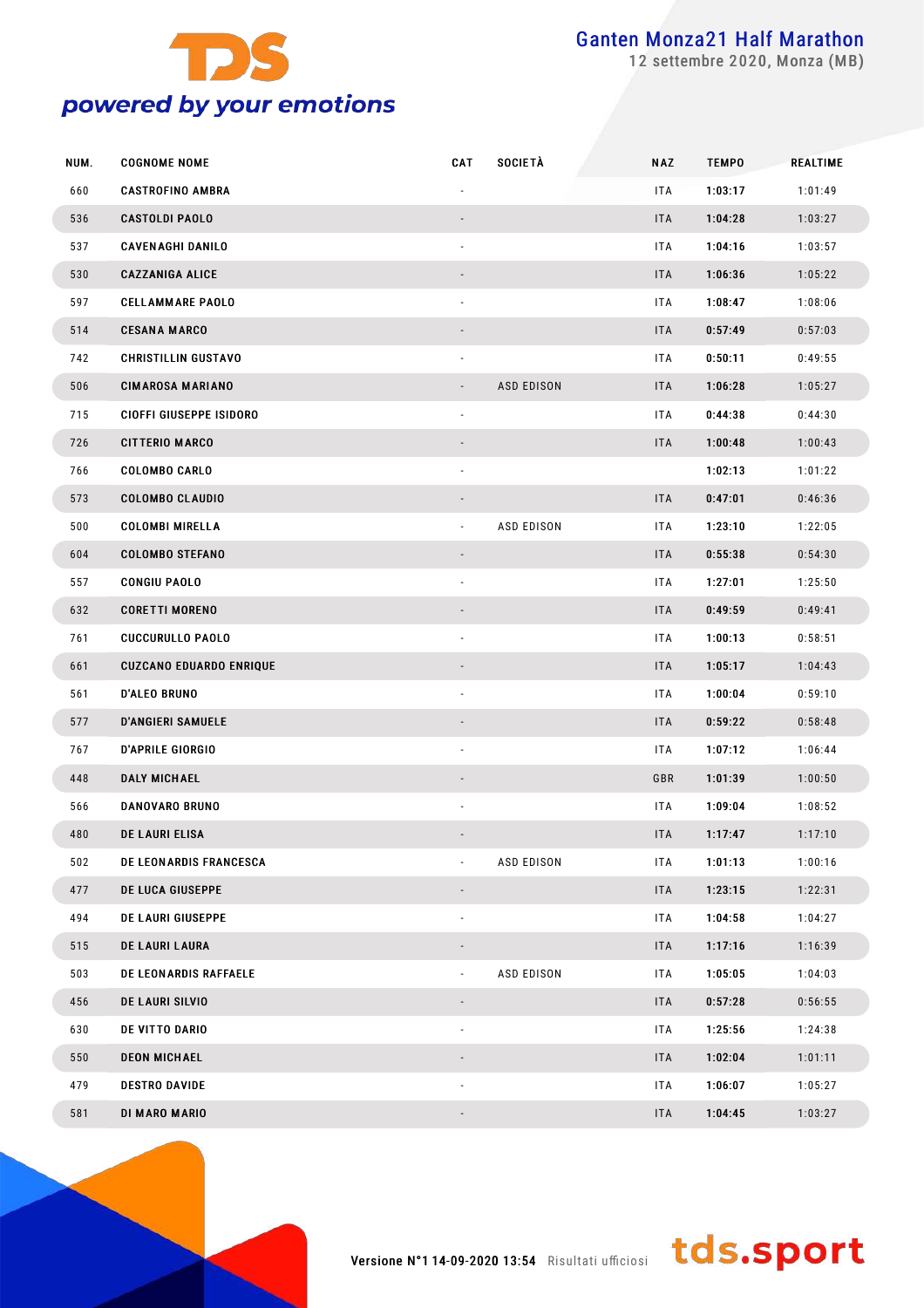

settembre 2020, Monza (MB)

| NUM. | <b>COGNOME NOME</b>           | <b>CAT</b>               | <b>SOCIETÀ</b>    | <b>NAZ</b> | <b>TEMPO</b> | <b>REALTIME</b> |
|------|-------------------------------|--------------------------|-------------------|------------|--------------|-----------------|
| 610  | <b>DIENG BABOU</b>            |                          |                   | SEN        | 0:49:03      | 0:49:00         |
| 602  | DONZELLI LUIGI                |                          |                   | <b>ITA</b> | 0:42:26      | 0:40:56         |
| 473  | <b>FACCONE PIETRO ROBERTO</b> | $\overline{\phantom{a}}$ |                   | ITA        | 1:05:22      | 1:04:36         |
| 591  | <b>FERLAUTO ALESSIO</b>       |                          |                   | <b>ITA</b> | 1:15:34      | 1:15:21         |
| 626  | <b>FERRERI LORENZO</b>        | $\overline{\phantom{a}}$ |                   | ITA        | 0:48:57      | 0:47:30         |
| 501  | <b>FIORILLO GIUSEPPE</b>      | $\overline{\phantom{a}}$ | <b>ASD EDISON</b> | <b>ITA</b> | 0:51:36      | 0:51:33         |
| 450  | <b>GAGGIA ILIO</b>            | $\overline{\phantom{a}}$ |                   | ITA        | 1:07:00      | 1:05:57         |
| 599  | <b>GALLUR CHRISTIAN</b>       |                          |                   | PHI        | 1:01:19      | 1:01:10         |
| 625  | <b>GANASSA FABIO</b>          | $\blacksquare$           |                   | ITA        | 1:02:37      | 1:00:39         |
| 605  | <b>GATANI FIORENZO</b>        |                          |                   | <b>ITA</b> | 1:14:13      | 1:13:39         |
| 680  | <b>GATTUCCI GIANLUCA</b>      | $\blacksquare$           |                   | ITA        | 1:05:40      | 1:03:48         |
| 470  | <b>GAUDENZI IVAN</b>          |                          |                   | <b>ITA</b> | 0:50:38      | 0:49:52         |
| 589  | <b>GIANFERRARA MARCO</b>      | $\overline{\phantom{a}}$ |                   | ITA        | 1:09:40      | 1:08:28         |
| 454  | <b>GIGLIOTTI DARIO</b>        |                          |                   | <b>ITA</b> | 0:44:53      | 0:44:04         |
| 720  | <b>GRASSO GIOVANNA</b>        | $\overline{\phantom{a}}$ |                   | ITA        | 1:06:03      | 1:05:58         |
| 533  | <b>GRAZIANI FEDERICO</b>      |                          |                   | <b>ITA</b> | 0:50:45      | 0:50:00         |
| 532  | <b>GRAZIANI PAOLO</b>         | $\overline{\phantom{a}}$ |                   | ITA        | 0:54:18      | 0:53:29         |
| 773  | <b>HASKINS DENNIS</b>         |                          |                   | <b>ITA</b> | 1:04:13      | 1:03:17         |
| 647  | <b>LA TORRE NICOLETTA</b>     | $\overline{\phantom{a}}$ |                   | ITA        | 1:09:22      | 1:07:29         |
| 740  | <b>LEANDRO LORENZO</b>        |                          |                   | <b>ITA</b> | 0:53:32      | 0:53:16         |
| 681  | <b>LEDRO ALESSIO</b>          | $\overline{\phantom{a}}$ |                   | ITA        | 0:49:34      | 0:48:46         |
| 496  | <b>LEOPIZZI MATTIA</b>        |                          |                   | <b>ITA</b> | 1:00:08      | 0:58:47         |
| 511  | <b>LIONETTO STEFANIA</b>      |                          |                   | ITA        | 1:05:54      | 1:05:10         |
| 460  | LISO GIOVANNI                 |                          |                   | <b>ITA</b> | 0:54:48      | 0:54:42         |
| 682  | <b>LONARDI BARBARA</b>        |                          |                   | <b>ITA</b> | 0:51:28      | 0:51:21         |
| 490  | <b>LONGONI MARTA</b>          |                          |                   | <b>ITA</b> | 0:56:20      | 0:56:16         |
| 732  | <b>LONGONI MATTEO</b>         |                          |                   | <b>ITA</b> | 0:59:54      | 0:58:51         |
| 544  | LONIGRO VALENTINA             |                          |                   | <b>ITA</b> | 0:55:13      | 0:53:18         |
| 571  | LUSCARI CLARA                 |                          |                   | <b>ITA</b> | 0:56:35      | 0:55:22         |
| 525  | <b>MACALUSO MATTEO</b>        |                          |                   | <b>ITA</b> | 0:46:43      | 0:45:42         |
| 772  | <b>MACONI ALESSIA</b>         |                          |                   | <b>ITA</b> | 1:25:13      | 1:24:44         |
| 570  | <b>MAGGIORE GIACOMO</b>       |                          |                   | <b>ITA</b> | 0:44:12      | 0:44:04         |
| 578  | <b>MAGLIANO SILVIO</b>        | $\blacksquare$           |                   | <b>ITA</b> | 1:02:41      | 1:01:14         |
| 458  | <b>MALTEMPI SIMONE</b>        |                          |                   | <b>ITA</b> | 1:04:29      | 1:03:54         |

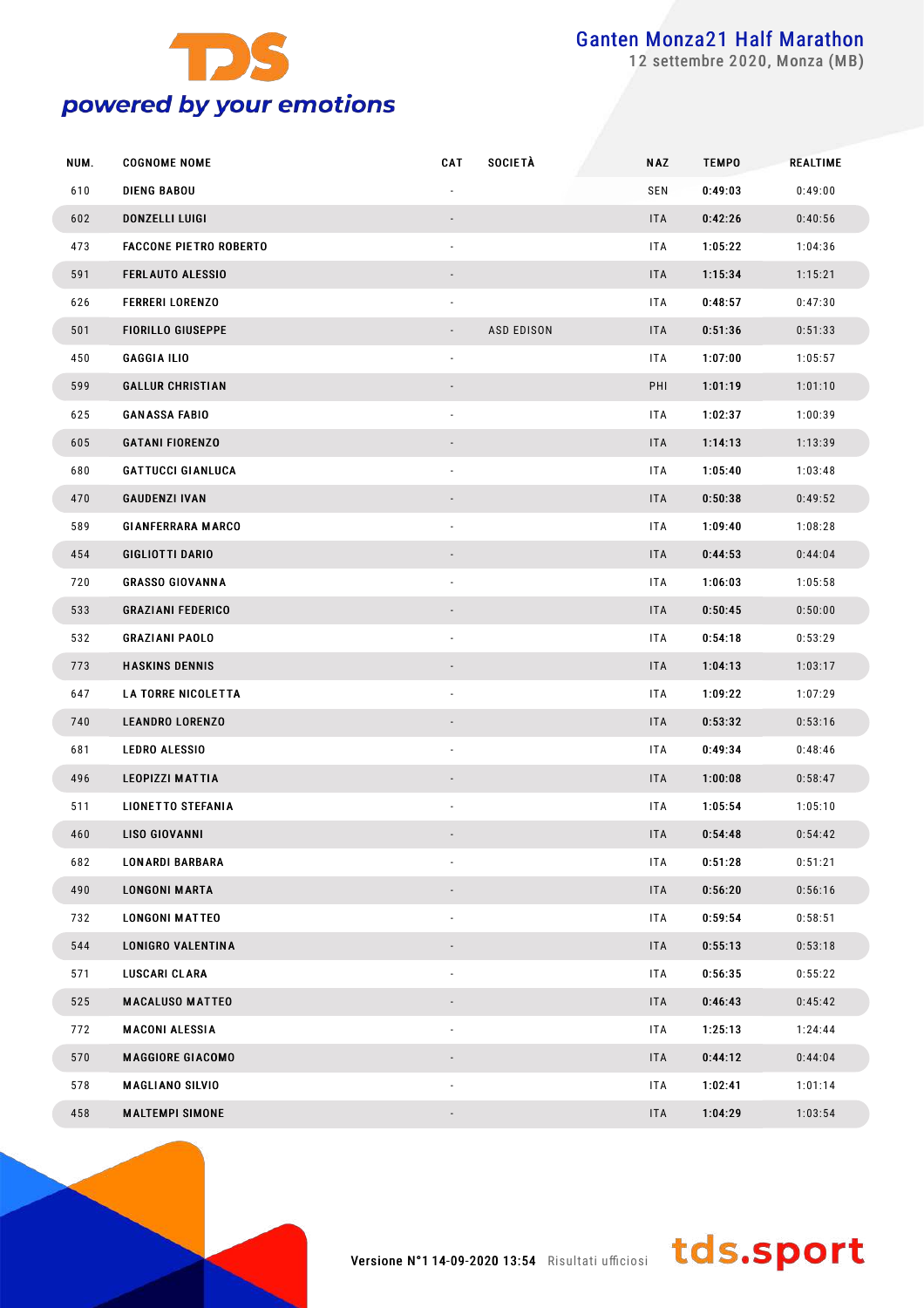

settembre 2020, Monza (MB)

| NUM. | <b>COGNOME NOME</b>             | CAT                      | <b>SOCIETÀ</b> | <b>NAZ</b> | <b>TEMPO</b> | <b>REALTIME</b> |
|------|---------------------------------|--------------------------|----------------|------------|--------------|-----------------|
| 736  | <b>MANDELLI MANZONI PAOLA</b>   |                          |                | ITA        | 0:59:22      | 0:58:36         |
| 705  | <b>MANGANI LUCA</b>             |                          | WOMEN IN RUN   | <b>ITA</b> | 0:47:47      | 0:46:59         |
| 692  | <b>MANIGHETTI FLAVIA</b>        | $\overline{\phantom{a}}$ |                | ITA        | 0:48:53      | 0:48:27         |
| 466  | <b>MARASCO FRANCESCO</b>        |                          |                | <b>ITA</b> | 0:56:12      | 0:55:00         |
| 38   | <b>MARCELLI ELENA</b>           |                          |                | ITA        | 1:17:31      | 1:16:18         |
| 725  | <b>MARIANI GIANLUCA</b>         |                          |                | <b>ITA</b> | 1:01:27      | 1:00:20         |
| 592  | <b>MARQUES MANUEL</b>           |                          |                | POR        | 0:53:09      | 0:53:05         |
| 582  | <b>MARQUES TIAGO</b>            |                          |                | POR        | 0:43:42      | 0:43:37         |
| 584  | <b>MASTROGIUSEPPE MATTEO</b>    | $\overline{\phantom{a}}$ |                | ITA        | 0:55:23      | 0:54:41         |
| 608  | MAZZEI LUIGI                    |                          |                | <b>ITA</b> | 0:49:53      | 0:49:46         |
| 37   | <b>MEANTI DANIELE</b>           |                          |                | ITA        | 0:59:41      | 0:59:31         |
| 36   | <b>MEANTI FABIO</b>             |                          |                | <b>ITA</b> | 0:42:23      | 0:42:15         |
| 708  | <b>MEMAJILIR</b>                |                          |                | ITA        | 0:54:33      | 0:53:39         |
| 770  | <b>MERLINI ELENA SABRINA</b>    |                          |                | <b>ITA</b> | 1:25:12      | 1:24:44         |
| 750  | <b>MESSINA ROSA</b>             | $\overline{\phantom{a}}$ |                | ITA        | 1:21:10      | 1:20:53         |
| 588  | <b>MESSINA SALVATORE</b>        |                          |                | <b>ITA</b> | 0:52:47      | 0:52:04         |
| 693  | MILANI LUCA                     |                          |                | ITA        | 0:52:50      | 0:52:02         |
| 614  | <b>MINNITI CARLO</b>            |                          |                | <b>ITA</b> | 0:55:34      | 0:55:01         |
| 612  | <b>MOIOLA PIERDONATO</b>        |                          |                | ITA        | 0:47:27      | 0:47:25         |
| 754  | <b>MOLINARI DAVIS</b>           |                          | G.P. TRINESE   | <b>ITA</b> | 0:47:21      | 0:47:09         |
| 644  | <b>MONTENEGRO MANUEL</b>        | $\overline{\phantom{a}}$ |                | ITA        | 0:53:10      | 0:52:46         |
| 603  | <b>MONTANI OMAR</b>             |                          |                | <b>ITA</b> | 0:56:50      | 0:55:43         |
| 718  | <b>MURGIA SAVERIO</b>           |                          |                | ITA        | 1:17:31      | 1:16:18         |
| 583  | <b>NANNIPIERI PIERFRANCESCO</b> |                          |                | <b>ITA</b> | 0:50:13      | 0:50:00         |
| 531  | <b>NERVI DARIO</b>              |                          |                | ITA        | 1:09:24      | 1:08:45         |
| 600  | <b>NESPOLI CHIARA</b>           |                          |                | <b>ITA</b> | 1:25:22      | 1:24:47         |
| 598  | <b>NESPOLI MARTA</b>            |                          |                | ITA        | 1:25:20      | 1:24:45         |
| 552  | <b>NESPOLI ROBERTO</b>          |                          |                | <b>ITA</b> | 1:03:05      | 1:02:50         |
| 563  | <b>NOSEDA IVAN</b>              |                          |                | ITA        | 0:54:55      | 0:54:13         |
| 769  | <b>NOVELLO BARBARA</b>          |                          |                | <b>ITA</b> | 1:25:11      | 1:24:44         |
| 486  | OLIVIERI ANTONIO                |                          |                | ITA        | 1:00:00      | 0:59:53         |
| 679  | <b>ORIETTI LORENZO</b>          |                          |                | <b>ITA</b> | 0:41:38      | 0:40:31         |
| 787  | PALMIERI GIOVANNI               |                          |                | ITA        | 1:01:03      | 1:00:09         |
| 483  | PASQUARIELLO DOMENICO           |                          |                | <b>ITA</b> | 0:55:27      | 0:55:17         |

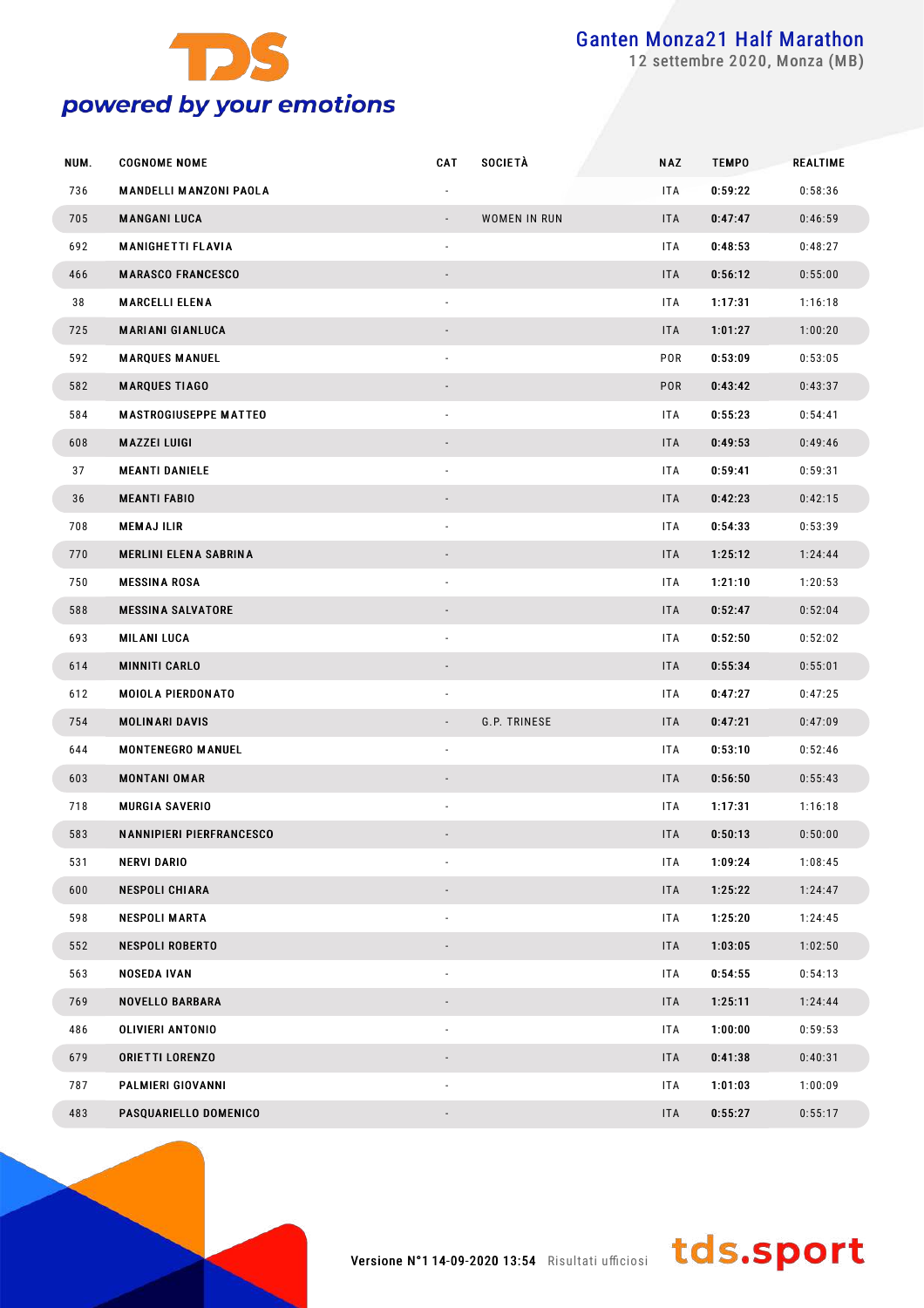

settembre 2020, Monza (MB)

| NUM. | <b>COGNOME NOME</b>      | <b>CAT</b>                  | <b>SOCIETÀ</b>    | <b>NAZ</b> | <b>TEMPO</b> | <b>REALTIME</b> |
|------|--------------------------|-----------------------------|-------------------|------------|--------------|-----------------|
| 491  | PASSUELLO ALESSANDRO     |                             |                   | ITA        | 1:13:31      | 1:13:24         |
| 461  | <b>PASTORI FABRIZIO</b>  |                             |                   | <b>ITA</b> | 1:16:29      | 1:16:20         |
| 773  | PATTARO STEFANO          |                             |                   | ITA        | 1:03:00      | 1:02:13         |
| 618  | PEDRINI ALDO             |                             |                   | <b>ITA</b> | 0:59:47      | 0:59:35         |
| 539  | PELLEGATTA ROBERTO       |                             |                   | ITA        | 1:03:18      | 1:02:25         |
| 510  | PESSINA ALBERTO          |                             |                   | <b>ITA</b> | 1:08:17      | 1:07:33         |
| 765  | PEZZOTTA VERONICA        |                             |                   | ITA        | 1:02:13      | 1:01:22         |
| 546  | PIGHIN MARINA            |                             |                   | <b>ITA</b> | 1:05:08      | 1:03:59         |
| 538  | POLICHETTI RAIMONDO      |                             |                   | ITA        | 1:03:16      | 1:02:36         |
| 560  | <b>PONTI ANGELO</b>      |                             |                   | <b>ITA</b> | 0:52:59      | 0:52:18         |
| 684  | <b>PUSCEDDU PIETRO</b>   |                             |                   | ITA        | 0:53:26      | 0:53:06         |
| 635  | <b>RADICE CRISTINA</b>   |                             |                   | <b>ITA</b> | 1:29:31      | 1:28:20         |
| 619  | <b>REGA GIAMPAOLO</b>    |                             |                   | <b>ITA</b> | 0:56:00      | 0:55:50         |
| 559  | RIVA MICHELE GIOVANNI    |                             |                   | <b>ITA</b> | 0:48:39      | 0:48:00         |
| 704  | <b>RIVETTA MIRKO</b>     | $\mathcal{L}_{\mathcal{A}}$ | <b>ASD EDISON</b> | ITA        | 1:11:21      | 1:10:15         |
| 471  | ROGUZZI JACOPO MAURIZIO  |                             |                   | <b>ITA</b> | 0:54:15      | 0:52:54         |
| 586  | ROSSIELLO FRANCESCO      |                             |                   | ITA        | 0:51:00      | 0:50:53         |
| 593  | ROSSETTI MARIA RITA      |                             |                   | ITA        | 1:15:02      | 1:13:54         |
| 474  | <b>RUGGERI MARTA</b>     |                             |                   | ITA        | 0:58:28      | 0:57:44         |
| 709  | <b>RUSSI VINCENZO</b>    |                             |                   | <b>ITA</b> | 1:12:40      | 1:11:21         |
| 513  | <b>SALA CHIARA</b>       |                             |                   | ITA        | 1:12:49      | 1:11:21         |
| 499  | <b>SALA ELENA</b>        |                             | <b>ASD EDISON</b> | <b>ITA</b> | 1:29:30      | 1:28:30         |
| 621  | <b>SALERNO FRANCESCO</b> |                             |                   | ITA        | 1:29:21      | 1:28:58         |
| 636  | <b>SANGALLI DIEGO</b>    |                             |                   | <b>ITA</b> | 0:48:51      | 0:48:05         |
| 528  | SANTAMBROGIO MANUEL      |                             |                   | ITA        | 0:52:11      | 0:51:33         |
| 548  | SARMIENTO MARIO JR       |                             |                   | <b>ITA</b> | 0:56:27      | 0:56:19         |
| 641  | <b>SCAUDO ALESSANDRO</b> |                             |                   | ITA        | 0:48:01      | 0:46:54         |
| 643  | <b>SCAUDO ANDREA</b>     |                             |                   | <b>ITA</b> | 0:46:12      | 0:45:05         |
| 639  | <b>SCHMIDT PATRICK</b>   |                             |                   | GER        | 0:51:46      | 0:50:42         |
| 562  | <b>SCIUSCO GABRIELE</b>  |                             |                   | <b>ITA</b> | 1:09:57      | 1:09:41         |
| 623  | <b>SEBASTIANI MARCO</b>  |                             |                   | ITA        | 1:05:48      | 1:03:51         |
| 673  | <b>SGARBI PAOLO</b>      |                             |                   | <b>ITA</b> | 0:57:13      | 0:56:56         |
| 695  | SIGURTÀ GIUSEPPE INGA    |                             |                   | ITA        | 0:54:55      | 0:54:36         |
| 722  | SINOPOLI STEFANO         |                             |                   | <b>ITA</b> | 0:58:55      | 0:58:41         |

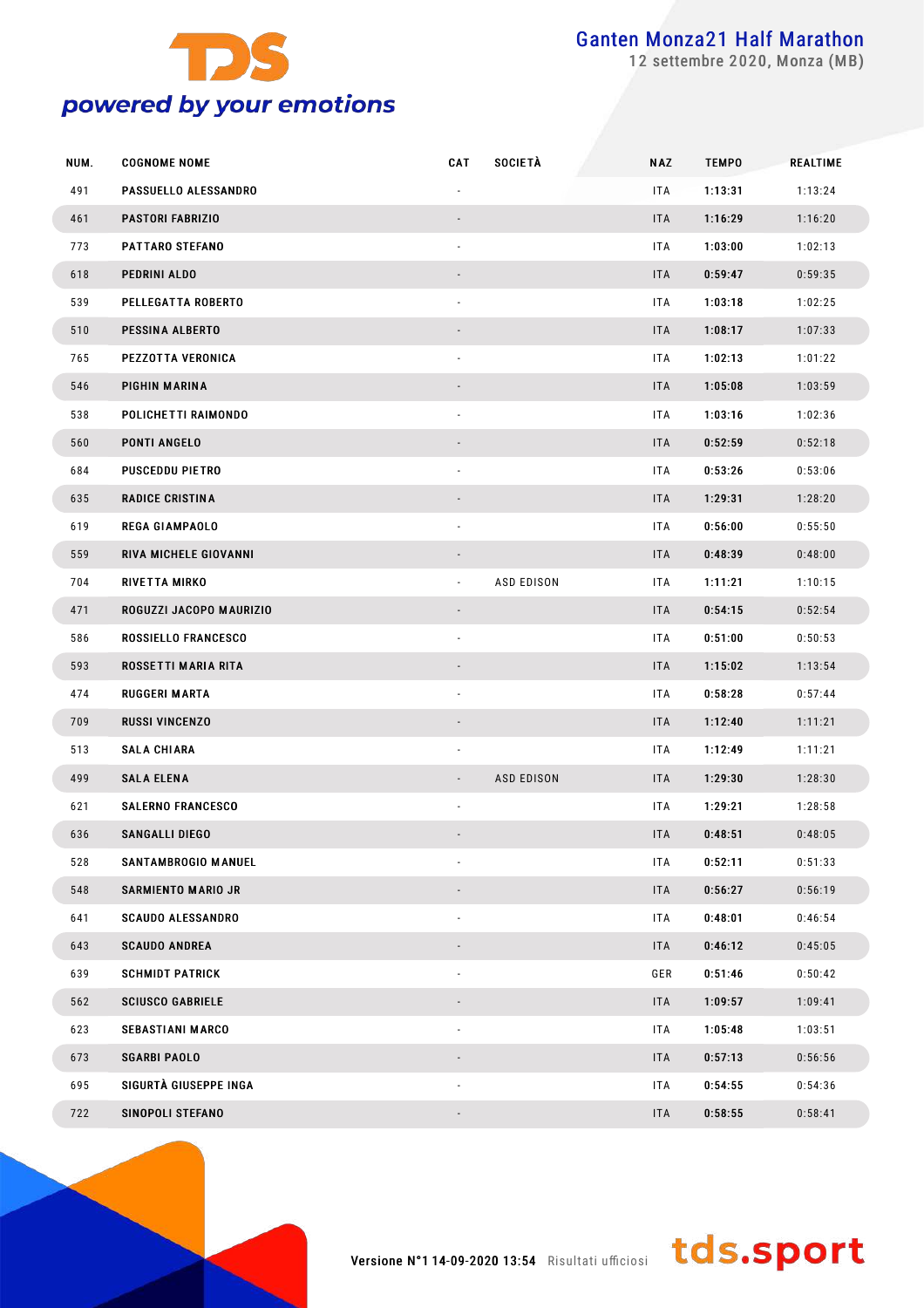

settembre 2020, Monza (MB)

| NUM. | <b>COGNOME NOME</b>             | CAT                      | SOCIETÀ           | <b>NAZ</b> | <b>TEMPO</b> | REALTIME |
|------|---------------------------------|--------------------------|-------------------|------------|--------------|----------|
| 642  | <b>SPAGNUOLO GIUSY</b>          |                          |                   | ITA        | 1:15:25      | 1:14:32  |
| 508  | <b>STRETTI MAURO</b>            |                          | <b>ASD EDISON</b> | <b>ITA</b> | 0:58:57      | 0:57:54  |
| 622  | <b>STUCCHI PAOLO</b>            | $\sim$                   |                   | <b>ITA</b> | 0:53:39      | 0:52:48  |
| 452  | SU0ZZO ANTONIO                  |                          |                   | <b>ITA</b> | 1:08:24      | 1:07:56  |
| 638  | <b>TEUBER TOBIAS</b>            | $\overline{\phantom{a}}$ |                   | GER        | 0:51:51      | 0:50:48  |
| 574  | <b>TOGNACCA SIMONE</b>          | $\overline{\phantom{a}}$ |                   | <b>ITA</b> | 0:57:14      | 0:56:26  |
| 606  | <b>TOLOMEO ANTONIO</b>          | $\blacksquare$           |                   | ITA        | 0:54:33      | 0:54:33  |
| 556  | <b>TOSCANO GIUSEPPE ALBERTO</b> |                          |                   | <b>ITA</b> | 1:14:44      | 1:13:34  |
| 741  | <b>TREVISAN RENATO</b>          | ÷,                       |                   | ITA        | 0:50:56      | 0:50:12  |
| 624  | <b>URANI SILVIA</b>             |                          |                   | <b>ITA</b> | 1:11:05      | 1:09:51  |
| 648  | <b>VALAGUSSA GIANCARLA</b>      | ä,                       |                   | <b>ITA</b> | 1:14:48      | 1:12:55  |
| 771  | <b>VALTORTA PAOLA</b>           |                          |                   | <b>ITA</b> | 1:25:11      | 1:24:43  |
| 627  | <b>VASILIEV VADIM</b>           | ä,                       |                   | ITA        | 1:05:05      | 1:03:32  |
| 549  | <b>VERONESE MATTEO</b>          |                          |                   | <b>ITA</b> | 1:23:34      | 1:22:38  |
| 540  | <b>VICENZI LORENZO</b>          | $\blacksquare$           | <b>ASD EDISON</b> | ITA        | 0:56:22      | 0:56:20  |
| 607  | <b>VILLA FEDERICO</b>           | $\blacksquare$           |                   | <b>ITA</b> | 0:48:51      | 0:47:47  |
| 744  | <b>VINCI VERONICA</b>           | ä,                       |                   | <b>ITA</b> | 1:06:03      | 1:04:06  |
| 464  | <b>VISMARA MATTIA</b>           |                          |                   | <b>ITA</b> | 0:56:35      | 0:54:58  |
| 764  | <b>VISTOLA BARBARA</b>          | ÷,                       |                   |            | 1:29:56      | 1:29:32  |
| 475  | ZABELLI ANGELO                  |                          |                   | <b>ITA</b> | 0:50:15      | 0:49:31  |
| 620  | <b>ZAGATO JORDI</b>             | ÷,                       |                   | ITA        | 0:55:10      | 0:54:25  |
| 768  | <b>ZAMIGNAN MICHELA</b>         |                          |                   | <b>ITA</b> | 1:07:11      | 1:06:43  |
| 524  | <b>ZANELLA RENATO ATTILIO</b>   |                          |                   | ITA        | 1:05:45      | 1:05:43  |
| 609  | <b>ZANELLA SERGIO</b>           |                          |                   | ITA        | 1:03:56      | 1:03:20  |
| 468  | <b>ZANI DANIELE</b>             | $\blacksquare$           |                   | ITA        | 1:09:54      | 1:09:52  |
| 783  | <b>ZENI MARCO</b>               | $\overline{\phantom{a}}$ |                   | <b>ITA</b> | 1:00:56      | 0:59:29  |
| 535  | <b>ZILLI ALBERTO</b>            |                          |                   | ITA        | 1:05:05      | 1:03:55  |



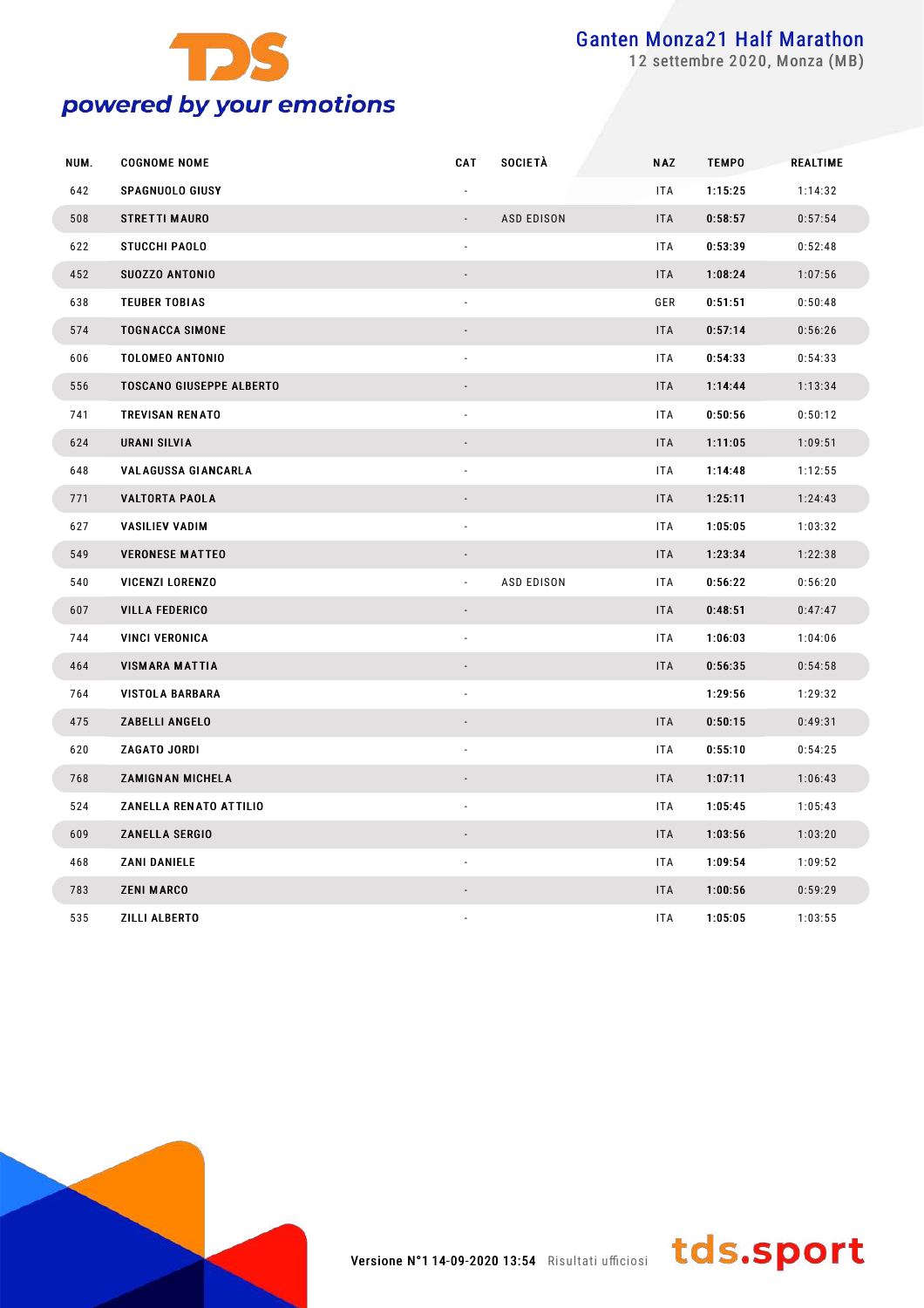

 settembre 2020, Monza (MB) 5 km - Non competitiva - 12/09/2020

| NUM. | <b>COGNOME NOME</b>        | CAT                          | <b>SOCIETÀ</b>           | <b>NAZ</b> | <b>TEMPO</b> | REALTIME |
|------|----------------------------|------------------------------|--------------------------|------------|--------------|----------|
| 711  | ADAMO NICOLA               |                              |                          | <b>ITA</b> | 0:30:15      | 0:29:12  |
| 911  | <b>ARENA ESTER</b>         | $\overline{\phantom{a}}$     |                          | <b>ITA</b> | 0:39:48      | 0:38:04  |
| 1010 | <b>BITETTO CLAUDIA</b>     | $\overline{\phantom{a}}$     |                          | ITA.       | 0:36:23      | 0:35:49  |
| 1015 | <b>BORTOLASO GIOVANNI</b>  |                              |                          | ITA        | 0:44:13      | 0:43:18  |
| 1013 | <b>BRAMBILLA DAVIDE</b>    | $\overline{\phantom{a}}$     |                          | <b>ITA</b> | 0:51:51      | 0:50:33  |
| 897  | <b>BROMBAL TANIA</b>       |                              |                          | ITA        | 1:12:57      | 1:11:04  |
| 908  | <b>CARTA GABRIELE</b>      | $\overline{\phantom{a}}$     |                          | <b>ITA</b> | 0:44:52      | 0:43:07  |
| 904  | <b>CAZZANIGA CRISTIANA</b> |                              |                          | ITA        | 1:12:56      | 1:11:02  |
| 905  | <b>CRISTIANO MARTINA</b>   | $\overline{\phantom{a}}$     |                          | ITA.       | 1:00:34      | 0:58:50  |
| 719  | <b>DEGIOVANNI CHIARA</b>   |                              |                          | ITA        | 0:59:49      | 0:58:19  |
| 43   | <b>DEL RIO CHIARA</b>      | $\overline{\phantom{a}}$     |                          | ITA.       | 1:00:33      | 0:58:41  |
| 903  | <b>FALDUTO SELENE</b>      |                              |                          | <b>ITA</b> | 1:13:53      | 1:11:19  |
| 1005 | <b>GIUNTA VANIA</b>        | $\overline{\phantom{a}}$     |                          | ITA.       | 0:58:33      | 0:57:50  |
| 909  | <b>GRECO ANDREA</b>        | $\overline{\phantom{a}}$     |                          | ITA        | 0:44:49      | 0:43:07  |
| 901  | <b>LA MALFA MARISA</b>     | $\overline{\phantom{a}}$     |                          | ITA.       | 1:12:52      | 1:11:03  |
| 780  | <b>LAURENTI ANNA</b>       | $\overline{\phantom{a}}$     |                          | <b>ITA</b> | 0:39:09      | 0:37:45  |
| 752  | <b>LOCCI MONICA</b>        | $\overline{\phantom{a}}$     |                          | ITA.       | 0:42:11      | 0:40:47  |
| 902  | <b>MAGGIONI GRAZIANO</b>   | $\overline{\phantom{a}}$     |                          | <b>ITA</b> | 0:54:37      | 0:52:48  |
| 900  | <b>MAGGIONI TOMMASO</b>    | $\overline{\phantom{a}}$     |                          | ITA.       | 0:54:06      | 0:52:22  |
| 724  | <b>MAIENZA MANUEL</b>      | $\overline{\phantom{a}}$     |                          | ITA        | 0:42:35      | 0:42:28  |
| 907  | <b>MARINOVIC MELITA</b>    | $\overline{\phantom{a}}$     |                          | ITA        | 0:54:11      | 0:52:22  |
| 906  | <b>MEDA STEFANO</b>        |                              |                          | ITA        | 1:10:22      | 1:08:38  |
| 707  | <b>MESSINA GIOVANNI</b>    | $\overline{\phantom{a}}$     | POLISPORTIVA LOSA A.S.D. | ITA.       | 0:21:02      | 0:21:02  |
| 1003 | <b>MIRANDA LEONARDO</b>    |                              |                          | ITA        | 0:47:40      | 0:46:21  |
| 1006 | <b>NOVA ROBERTA</b>        |                              |                          | ITA        | 0:58:33      | 0:58:00  |
| 899  | <b>PANETTA FRANCESCO</b>   |                              |                          | ITA        | 1:00:34      | 0:58:49  |
| 898  | PANETTA TOMMASO            | $\overline{\phantom{a}}$     |                          | ITA        | 1:00:33      | 0:58:40  |
| 1009 | PATRIZIA DORSI             |                              |                          | ITA        | 0:26:41      | 0:26:18  |
| 781  | <b>POZZATO FEDERICO</b>    | $\overline{\phantom{a}}$     |                          | ITA        | 0:39:09      | 0:37:44  |
| 749  | RAFFAELE GRAZIELLA ALEXIS  |                              |                          | ITA        | 0:49:58      | 0:48:33  |
| 44   | <b>RAVERA SIMONA</b>       | ٠                            |                          | ITA        | 1:12:56      | 1:11:03  |
| 739  | ROMANO GIOVANNA            |                              |                          | <b>ITA</b> | 0:37:15      | 0:36:55  |
| 738  | ROMANO PIERDONATO          | ٠                            |                          | ITA        | 0:41:24      | 0:41:05  |
| 788  | <b>RUGGIERO MARIO</b>      | $\qquad \qquad \blacksquare$ |                          | ITA        | 0:59:19      | 0:58:45  |